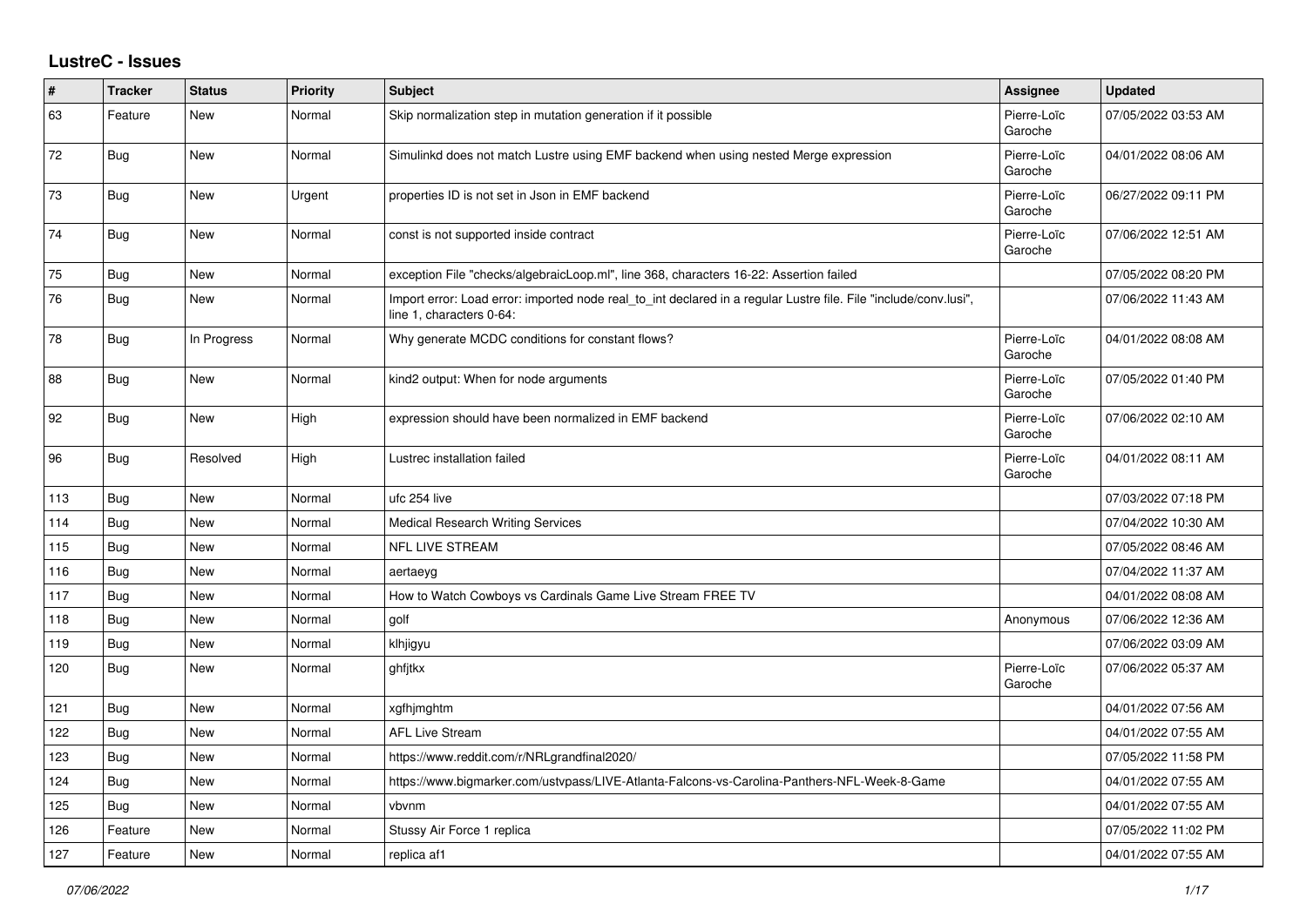| #   | <b>Tracker</b> | <b>Status</b> | <b>Priority</b> | Subject                                        | Assignee               | <b>Updated</b>      |
|-----|----------------|---------------|-----------------|------------------------------------------------|------------------------|---------------------|
| 128 | Bug            | New           | Normal          | dfgbd                                          |                        | 07/05/2022 05:58 PM |
| 129 | Bug            | New           | Normal          | xcvgbgh                                        |                        | 06/30/2022 03:46 PM |
| 131 | Bug            | New           | Normal          | triokids                                       |                        | 04/01/2022 07:54 AM |
| 132 | Bug            | New           | Normal          | concrete-everything                            |                        | 07/04/2022 10:12 AM |
| 133 | <b>Bug</b>     | New           | Normal          | craftlabs                                      |                        | 07/04/2022 06:33 PM |
| 134 | Bug            | New           | Normal          | wisegolfers                                    |                        | 07/04/2022 07:14 PM |
| 135 | Bug            | <b>New</b>    | Normal          | factspress                                     |                        | 04/01/2022 07:52 AM |
| 136 | Bug            | New           | Normal          | snappow                                        |                        | 06/29/2022 10:52 PM |
| 137 | Bug            | New           | Normal          | hcbets                                         |                        | 04/01/2022 07:52 AM |
| 138 | <b>Bug</b>     | <b>New</b>    | Normal          | own-sweethome                                  |                        | 07/03/2022 11:26 PM |
| 139 | Bug            | New           | Normal          | relseo                                         |                        | 07/06/2022 04:12 AM |
| 140 | Bug            | New           | Normal          | sugarbalanceusa                                |                        | 07/05/2022 05:29 AM |
| 141 | Feature        | New           | Normal          | Something about jerry curly                    |                        | 07/06/2022 02:44 AM |
| 142 | Feature        | <b>New</b>    | Normal          | About ashimary hair                            |                        | 07/05/2022 08:41 PM |
| 143 | Bug            | New           | Normal          | Bob lace front wigs                            |                        | 07/05/2022 07:09 AM |
| 144 | Bug            | New           | Normal          | curly bob lace front wigs                      |                        | 07/06/2022 09:14 AM |
| 145 | Bug            | New           | Normal          | abdulbaissagar                                 |                        | 07/03/2022 04:29 PM |
| 146 | <b>Bug</b>     | New           | Normal          | bayabais                                       |                        | 07/06/2022 09:53 AM |
| 147 | Bug            | New           | Normal          | xzxgfufi                                       |                        | 04/01/2022 07:54 AM |
| 148 | <b>Bug</b>     | <b>New</b>    | Normal          | zxZdfg                                         |                        | 04/01/2022 08:01 AM |
| 149 | Bug            | New           | Normal          | dftgy                                          |                        | 07/02/2022 01:22 PM |
| 150 | Bug            | New           | Normal          | dfgh                                           |                        | 07/03/2022 02:15 PM |
| 151 | Feature        | New           | Normal          | Law Essay Writing Service - Assignments Planet |                        | 07/04/2022 03:47 PM |
| 152 | Bug            | New           | High            | professional bridal makeup artist              | Christophe<br>Garion   | 07/06/2022 04:28 AM |
| 153 | <b>Bug</b>     | New           | Normal          | urgent loan online                             | Christophe<br>Garion   | 07/06/2022 04:39 AM |
| 154 | <b>Bug</b>     | <b>New</b>    | Normal          | fdgyyrut gyrtrw                                |                        | 06/27/2022 01:21 AM |
| 155 | <b>Bug</b>     | New           | Normal          | Cant access my cash app account                | Pierre-Loïc<br>Garoche | 07/05/2022 04:42 PM |
| 156 | <b>Bug</b>     | New           | Normal          | Access old cash app account                    |                        | 04/01/2022 08:00 AM |
| 157 | Bug            | New           | Normal          | Forget cash app pin                            |                        | 07/06/2022 06:15 AM |
| 158 | <b>Bug</b>     | New           | Normal          | dfghj zcvgh                                    |                        | 06/27/2022 07:28 AM |
| 159 | Bug            | New           | Normal          | xfguih njgkh                                   |                        | 07/04/2022 07:13 AM |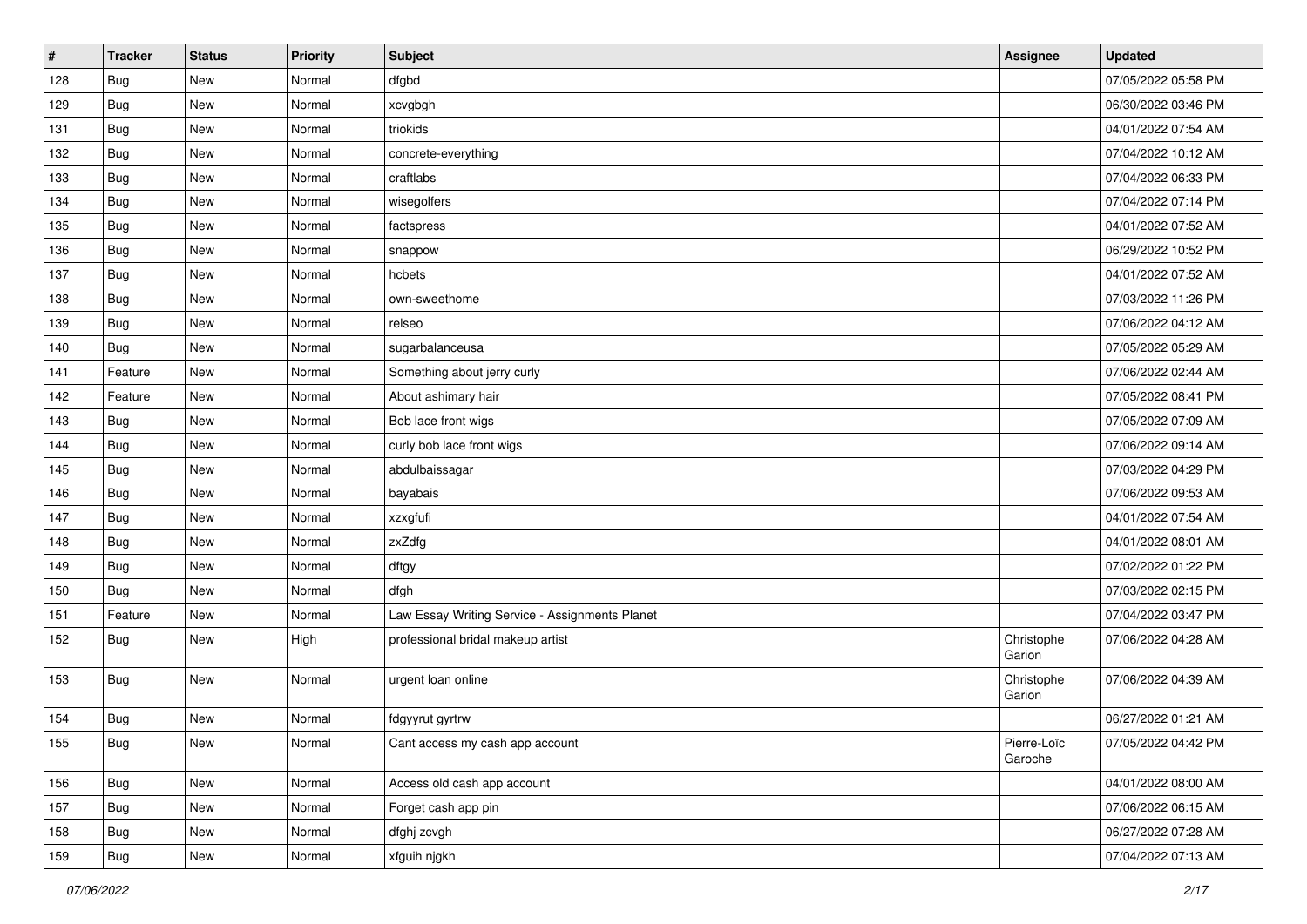| #   | <b>Tracker</b> | <b>Status</b> | <b>Priority</b> | <b>Subject</b>                                         | Assignee               | <b>Updated</b>      |
|-----|----------------|---------------|-----------------|--------------------------------------------------------|------------------------|---------------------|
| 160 | Bug            | New           | Normal          | rtyuiv wbhyu                                           |                        | 04/01/2022 07:56 AM |
| 161 | Bug            | <b>New</b>    | Normal          | dfdrtyuio                                              |                        | 07/03/2022 07:58 PM |
| 162 | <b>Bug</b>     | New           | Normal          | gfyuik9                                                | Hamza<br>Bourbouh      | 04/01/2022 08:01 AM |
| 163 | <b>Bug</b>     | <b>New</b>    | Normal          | jknjopl[                                               |                        | 04/01/2022 07:58 AM |
| 164 | <b>Bug</b>     | New           | Normal          | dfgbd                                                  |                        | 07/06/2022 12:12 PM |
| 165 | Bug            | New           | Normal          | dfgbd                                                  |                        | 04/01/2022 07:57 AM |
| 166 | Bug            | New           | Normal          | dfgbd                                                  |                        | 04/01/2022 07:57 AM |
| 167 | Bug            | New           | Normal          | instant loan without documents                         | Anonymous              | 07/06/2022 11:48 AM |
| 168 | Bug            | <b>New</b>    | Normal          | UFC 256 Live Stream Online                             |                        | 07/05/2022 11:57 PM |
| 169 | Bug            | New           | Normal          | CV Maker - UAE CV Writing Agency                       |                        | 07/06/2022 07:02 AM |
| 170 | Feature        | <b>New</b>    | Normal          | top mba colleges in bangalore                          |                        | 07/04/2022 02:46 AM |
| 171 | Feature        | New           | Normal          | loan management system                                 |                        | 07/04/2022 06:03 AM |
| 172 | Feature        | New           | Normal          | pgdm colleges in bangalore                             |                        | 06/30/2022 09:28 AM |
| 173 | Feature        | New           | Normal          | private limited company registration                   |                        | 07/02/2022 04:39 PM |
| 174 | Feature        | New           | Normal          | Digital Marketing Philadelphia                         |                        | 07/04/2022 03:52 PM |
| 175 | Feature        | New           | Normal          | All About Cash App Transfer Fail Problems              |                        | 07/04/2022 05:44 PM |
| 176 | Bug            | <b>New</b>    | Normal          | instant loan without documents                         |                        | 07/04/2022 01:28 AM |
| 177 | Feature        | New           | Normal          | HD lace silky straight human hair wig                  |                        | 04/01/2022 08:41 AM |
| 178 | Bug            | New           | Normal          | transparent lace wigs                                  |                        | 07/02/2022 11:48 PM |
| 179 | Bug            | New           | Normal          | body wave                                              |                        | 04/01/2022 08:41 AM |
| 180 | Feature        | New           | Normal          | homoeobazaar                                           |                        | 07/05/2022 09:59 AM |
| 181 | <b>Bug</b>     | New           | Normal          | <b>Healthcare Custom Writing Services</b>              |                        | 07/06/2022 11:21 AM |
| 182 | Bug            | New           | Normal          | Healthcare Custom Writing Services                     |                        | 07/06/2022 12:37 AM |
| 183 | <b>Bug</b>     | <b>New</b>    | Normal          | Nursing Assignment Help Online                         |                        | 07/05/2022 07:07 PM |
| 184 | <b>Bug</b>     | <b>New</b>    | Normal          | <b>Affordable Business Writing Services</b>            |                        | 07/03/2022 12:08 AM |
| 185 | Bug            | New           | Normal          | Non-Plagiarized Research Writing                       |                        | 07/04/2022 01:55 AM |
| 186 | Feature        | New           | Normal          | homoeobazaar                                           |                        | 06/28/2022 04:29 PM |
| 187 | Bug            | New           | Normal          | High Quality Replic 350 V2 Carbon                      |                        | 04/01/2022 08:40 AM |
| 188 | <b>Bug</b>     | New           | Normal          | Why are university students buying assignments online? | Pierre-Loïc<br>Garoche | 07/06/2022 10:38 AM |
| 189 | Bug            | New           | Normal          | <b>College Biology Writing Services</b>                |                        | 07/05/2022 09:45 PM |
| 190 | Bug            | New           | Normal          | All About Cash App Transfer Fail Problems              |                        | 07/06/2022 12:14 AM |
| 191 | Bug            | New           | Normal          | <b>B2B Branding</b>                                    |                        | 07/02/2022 07:53 AM |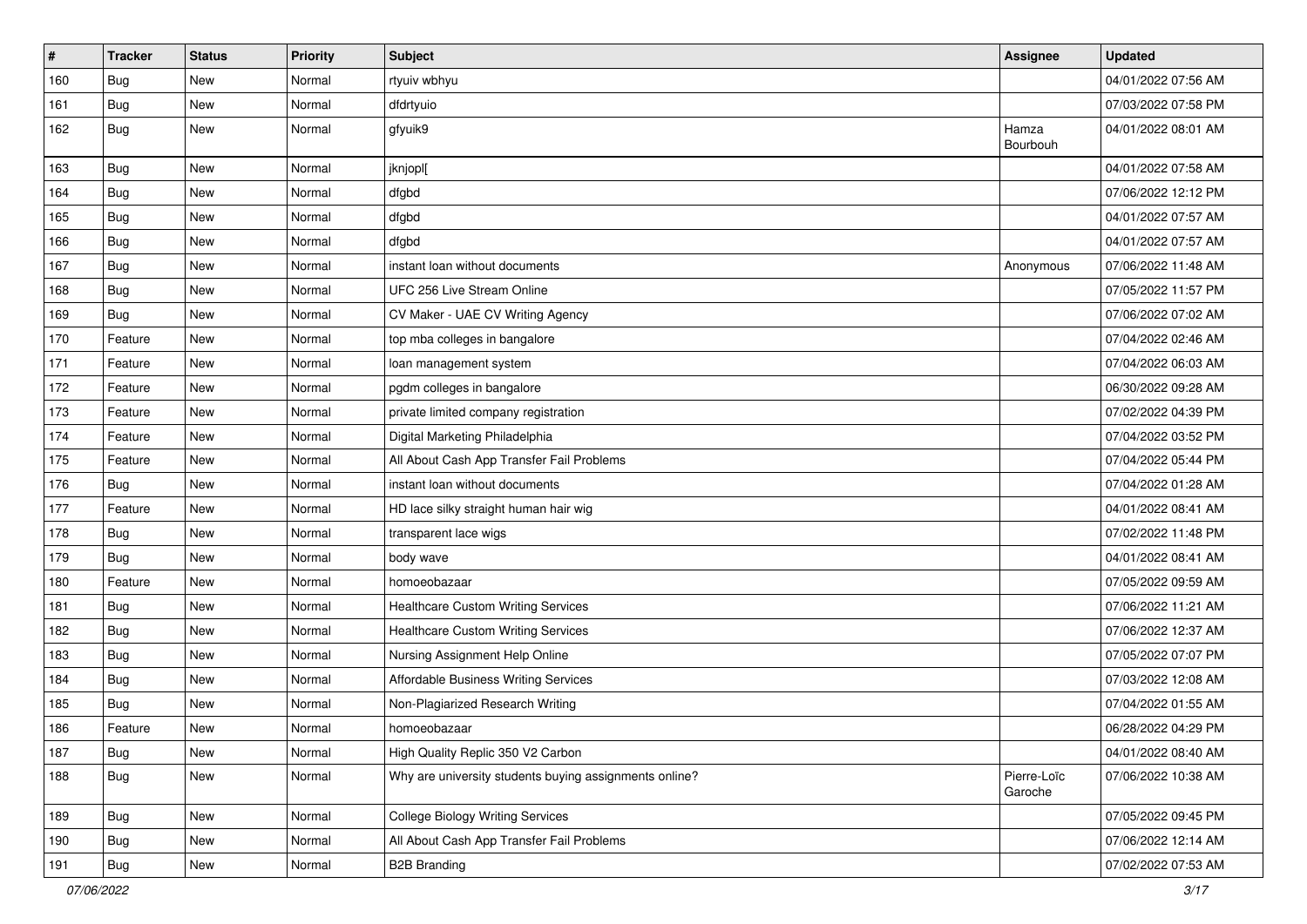| $\#$ | <b>Tracker</b> | <b>Status</b> | <b>Priority</b> | Subject                                                                                                         | <b>Assignee</b>        | <b>Updated</b>      |
|------|----------------|---------------|-----------------|-----------------------------------------------------------------------------------------------------------------|------------------------|---------------------|
| 192  | Bug            | New           | Normal          | The code Caffe                                                                                                  |                        | 05/09/2022 10:16 AM |
| 193  | <b>Bug</b>     | <b>New</b>    | Normal          | 18% Discount on Homeopathic medicines                                                                           |                        | 07/03/2022 01:02 PM |
| 194  | <b>Bug</b>     | New           | Normal          | lace closure wigs                                                                                               |                        | 07/06/2022 07:44 AM |
| 195  | Bug            | New           | Normal          | homoeobazaar                                                                                                    |                        | 04/01/2022 08:23 AM |
| 196  | <b>Bug</b>     | <b>New</b>    | Normal          | Homoeobazaar For Homeopathy Medicines                                                                           |                        | 07/05/2022 06:45 PM |
| 197  | Bug            | New           | Normal          | SBL JABORANDI PLUS HAIR OIL - COMPLETE SCALP CARE (100ML)                                                       |                        | 07/06/2022 10:48 AM |
| 198  | <b>Bug</b>     | <b>New</b>    | Normal          | DR. RECKEWEG R42 (HAEMOVENIN) (22ML)                                                                            |                        | 07/04/2022 09:20 AM |
| 199  | <b>Bug</b>     | New           | Normal          | SBL CLEARSTONE DROPS (30ML)                                                                                     |                        | 04/01/2022 08:23 AM |
| 200  | Bug            | New           | Normal          | uiopilo                                                                                                         |                        | 07/04/2022 03:44 AM |
| 201  | <b>Bug</b>     | New           | Normal          | closure wig                                                                                                     |                        | 07/06/2022 06:53 AM |
| 202  | <b>Bug</b>     | New           | Normal          | blonde wig                                                                                                      |                        | 07/05/2022 10:32 PM |
| 203  | Bug            | New           | Low             | Airport Taxi Guildford                                                                                          | Anonymous              | 07/05/2022 07:16 PM |
| 204  | Feature        | New           | Normal          | New Car Tyres                                                                                                   |                        | 04/01/2022 08:40 AM |
| 205  | <b>Bug</b>     | New           | Low             | Mens Designer Glasses                                                                                           |                        | 07/05/2022 06:36 PM |
| 206  | Bug            | New           | Low             | <b>Cheap Electric Bikes</b>                                                                                     |                        | 07/02/2022 07:46 AM |
| 207  | Feature        | New           | Low             | real estate lead conversion                                                                                     |                        | 07/06/2022 12:24 PM |
| 208  | Bug            | New           | Normal          | Why Cash app won't let me send money if scammed?                                                                |                        | 04/01/2022 08:54 AM |
| 209  | Bug            | New           | Normal          | Neglect to access old Cash App account considering message notice issue? Contact help.                          |                        | 07/06/2022 09:11 AM |
| 210  | Bug            | New           | Normal          | Issue with check symbol in Cash App? Dial assist number with calling Cash App customer service phone<br>number. |                        | 07/06/2022 12:48 AM |
| 211  | Bug            | New           | Normal          | Problem in Cash App rebate? Call Cash App customer service number for help.                                     |                        | 07/05/2022 11:53 PM |
| 212  | Feature        | New           | Normal          | How good is the market for gaming mobile apps at the moment?                                                    |                        | 05/17/2022 11:09 AM |
| 213  | Bug            | New           | Normal          | fix HP Notebook Missing Operating System Error Message                                                          |                        | 04/01/2022 08:53 AM |
| 214  | Feature        | New           | Normal          | Five Christmas Apps For Apple Users                                                                             |                        | 07/06/2022 10:34 AM |
| 215  | Bug            | New           | Normal          | How For Top Level Cell Phone For You                                                                            |                        | 06/27/2022 09:19 PM |
| 216  | Feature        | New           | High            | Barry Keoghan                                                                                                   | Pierre-Loïc<br>Garoche | 07/03/2022 11:43 PM |
| 217  | <b>Bug</b>     | <b>New</b>    | Normal          | How this service matter most?                                                                                   |                        | 07/06/2022 07:49 AM |
| 218  | Bug            | New           | Normal          | Popular Educational trends                                                                                      |                        | 07/05/2022 10:30 PM |
| 219  | Bug            | New           | Normal          | Free Ringtones for Cell Phones.                                                                                 |                        | 07/05/2022 04:20 PM |
| 220  | Feature        | New           | Normal          | essay writing services                                                                                          |                        | 06/26/2022 04:55 PM |
| 221  | Bug            | New           | Normal          | The Best APk                                                                                                    |                        | 04/01/2022 08:49 AM |
| 222  | <b>Bug</b>     | New           | Normal          | Social Profile links                                                                                            |                        | 07/04/2022 01:09 PM |
| 223  | <b>Bug</b>     | New           | Normal          | WhatsApp Plus: Download, Update and Themes                                                                      |                        | 07/03/2022 01:07 PM |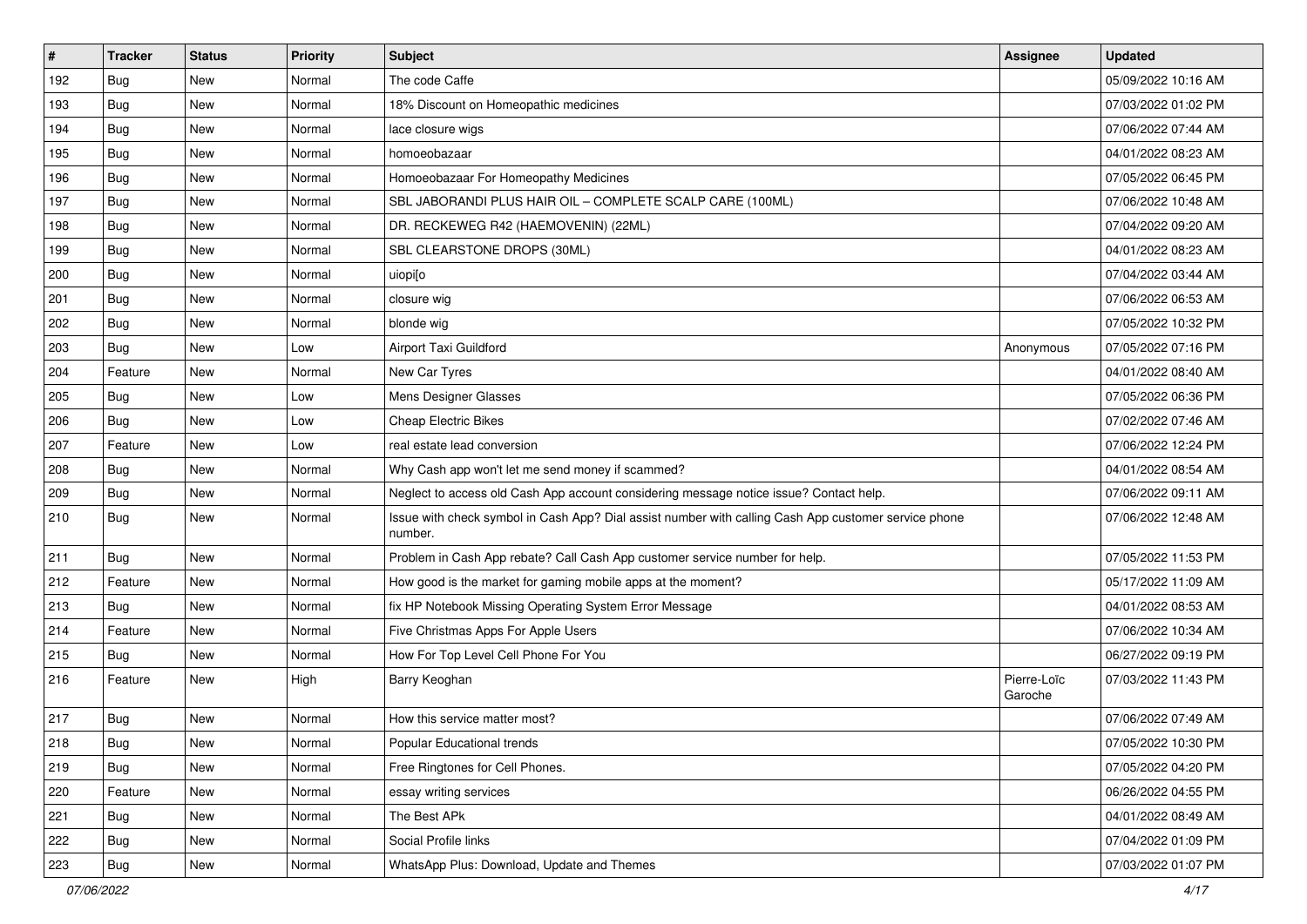| #   | <b>Tracker</b> | <b>Status</b> | <b>Priority</b> | Subject                                                                  | Assignee               | <b>Updated</b>      |
|-----|----------------|---------------|-----------------|--------------------------------------------------------------------------|------------------------|---------------------|
| 224 | Feature        | New           | Normal          | Instant Personal Loan                                                    | Pierre-Loïc<br>Garoche | 06/28/2022 04:40 PM |
| 225 | <b>Bug</b>     | <b>New</b>    | Normal          | instant personal loan                                                    |                        | 07/03/2022 12:46 AM |
| 226 | <b>Bug</b>     | <b>New</b>    | Normal          | How to find reliable service reviews                                     | Anonymous              | 04/01/2022 08:46 AM |
| 227 | Bug            | <b>New</b>    | Normal          | Cash App Help & Solutions - Here You Will Get Better Assistance          |                        | 06/25/2022 11:21 PM |
| 228 | Bug            | <b>New</b>    | Normal          | Why Does Cash App Transaction Failed? - Here Is the Answer               |                        | 07/06/2022 09:54 AM |
| 229 | Feature        | <b>New</b>    | Normal          | How To Delete Cash App Account? - Check Out the Steps In Detail          |                        | 06/28/2022 07:06 PM |
| 230 | Bug            | New           | Normal          | Add Money To Cash App Card - Auto Cash Apps                              |                        | 07/02/2022 12:57 AM |
| 231 | <b>Bug</b>     | New           | Normal          | Is the ringtone download difficult or not?                               | Pierre-Loïc<br>Garoche | 07/04/2022 05:42 PM |
| 232 | <b>Bug</b>     | <b>New</b>    | Normal          | FM whatsapp messaging app.                                               |                        | 06/27/2022 10:04 AM |
| 233 | <b>Bug</b>     | <b>New</b>    | Normal          | Anauthorsway.com: My User Experience                                     |                        | 06/27/2022 12:02 PM |
| 234 | Bug            | <b>New</b>    | Normal          | My Personal Experience With the College Writing Services                 |                        | 07/06/2022 10:06 AM |
| 235 | Bug            | <b>New</b>    | Low             | HP Printer Assistant Software   Download & Install HP Assistant          |                        | 07/04/2022 06:32 PM |
| 236 | <b>Bug</b>     | <b>New</b>    | Normal          | HP Printer Assistant Software   Download & Install HP Assistant          |                        | 04/01/2022 08:16 AM |
| 237 | Feature        | New           | Normal          | HP Printer Assistant Software   Download & Install HP Assistant          |                        | 07/06/2022 10:02 AM |
| 238 | <b>Bug</b>     | <b>New</b>    | Low             | HP Printer Assistant Software   Download & Install HP Assistant          |                        | 04/01/2022 08:16 AM |
| 239 | Bug            | <b>New</b>    | Normal          | Algunas características más de Choices MOD APK                           |                        | 07/04/2022 06:59 PM |
| 240 | Feature        | <b>New</b>    | Normal          | Juego interesante de Dragon Ball Legends MOD APK                         |                        | 07/04/2022 06:19 PM |
| 241 | Feature        | <b>New</b>    | Normal          | How to get a complete solution of Big Ideas Math Answers?                |                        | 04/01/2022 08:15 AM |
| 242 | Feature        | New           | Normal          | Descripción de Torque Pro MOD APK para Android                           |                        | 07/06/2022 11:46 AM |
| 243 | Feature        | <b>New</b>    | Normal          | Reconstruir la pandilla de la mafia en Gangstar Vegas MOD APK            |                        | 07/04/2022 05:50 AM |
| 244 | Bug            | <b>New</b>    | Normal          | Quels sont les avantages des stations de radio en ligne.                 |                        | 07/06/2022 08:13 AM |
| 245 | <b>Bug</b>     | <b>New</b>    | Normal          | Write My Essay For Me Cheap                                              |                        | 07/02/2022 10:31 PM |
| 246 | <b>Bug</b>     | <b>New</b>    | Normal          | The Beast App                                                            |                        | 07/06/2022 06:05 AM |
| 247 | <b>Bug</b>     | New           | Normal          | best 4 Channel Amp                                                       |                        | 07/05/2022 07:06 AM |
| 248 | <b>Bug</b>     | <b>New</b>    | Normal          | Mobile ringtones and attractiveness ringtones                            |                        | 07/06/2022 12:02 PM |
| 249 | <b>Bug</b>     | <b>New</b>    | Normal          | Steps to Activate Cash App Card in Less then 2 Minutes - Get Information | Pierre-Loïc<br>Garoche | 06/21/2022 07:52 PM |
| 250 | Bug            | New           | Normal          | Reviews of phone ringtones                                               |                        | 07/05/2022 06:21 PM |
| 251 | <b>Bug</b>     | New           | Normal          | All About Cash App Transfer Fail Problems                                | Pierre-Loïc<br>Garoche | 07/06/2022 02:08 AM |
| 252 | <b>Bug</b>     | New           | Normal          | Samsung U600 - Is Essential Business And Personal Phone                  |                        | 04/04/2022 04:45 AM |
| 253 | <b>Bug</b>     | New           | Normal          | Florence Lawrence                                                        |                        | 07/05/2022 01:16 PM |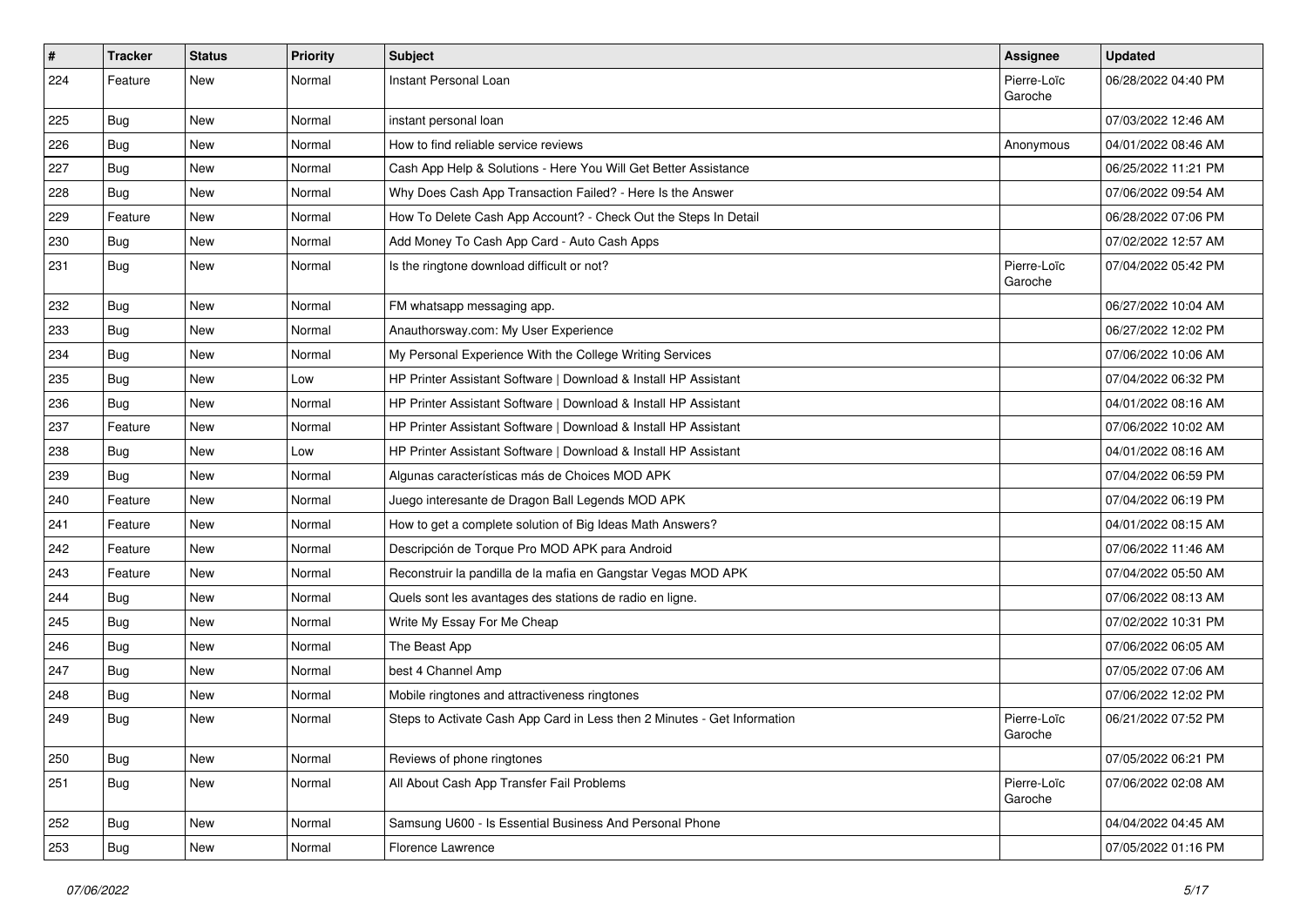| $\#$ | <b>Tracker</b> | <b>Status</b> | <b>Priority</b> | Subject                                                             | <b>Assignee</b>        | <b>Updated</b>      |
|------|----------------|---------------|-----------------|---------------------------------------------------------------------|------------------------|---------------------|
| 254  | Feature        | New           | Normal          | best ayurvedic treatment for psoriasis                              |                        | 04/01/2022 08:13 AM |
| 255  | Feature        | New           | Normal          | best doctor for psoriasis                                           |                        | 07/06/2022 12:34 PM |
| 256  | Bug            | New           | Normal          | <b>Fake Travis Scott Shoes</b>                                      |                        | 04/01/2022 08:12 AM |
| 257  | Bug            | New           | Normal          | Best latte machines                                                 |                        | 07/06/2022 05:32 AM |
| 258  | <b>Bug</b>     | New           | Normal          | Fake Nike Dunk High AMBUSH Deep Royal                               |                        | 07/06/2022 08:07 AM |
| 259  | Bug            | New           | Normal          | call center services                                                |                        | 07/04/2022 04:03 AM |
| 260  | <b>Bug</b>     | <b>New</b>    | Normal          | Web Design Services Near Me                                         |                        | 07/06/2022 01:25 AM |
| 261  | <b>Bug</b>     | New           | Normal          | Ringtone Downloads - Easy Ways Come Up With Your Own Ringtones      |                        | 07/06/2022 07:35 AM |
| 262  | Bug            | New           | Normal          | It this true to dealing Wuth                                        |                        | 07/04/2022 01:21 AM |
| 263  | Feature        | New           | Normal          | Wrecked Car Is Nothing But A Worthless                              | Pierre-Loïc<br>Garoche | 07/04/2022 06:49 PM |
| 264  | <b>Bug</b>     | New           | Normal          | We Buy Your Unwanted Car                                            | Corentin<br>Lauverjat  | 07/06/2022 03:49 AM |
| 265  | Bug            | New           | Normal          | 3 Faq's On Downloading To Your Apple Ipod                           |                        | 07/04/2022 11:04 AM |
| 267  | <b>Bug</b>     | <b>New</b>    | Normal          | How To Use Internet Radio Services To Listen To Your Favorite Songs |                        | 07/06/2022 08:23 AM |
| 268  | Bug            | New           | Normal          | Fashioni                                                            |                        | 04/01/2022 08:20 AM |
| 269  | Bug            | New           | Normal          | Is there such a site for app design?                                | Anonymous              | 07/06/2022 03:56 AM |
| 270  | <b>Bug</b>     | New           | Normal          | Logo Mansion                                                        | Christophe<br>Garion   | 04/01/2022 08:20 AM |
| 271  | Feature        | New           | Normal          | Fashion                                                             |                        | 07/05/2022 08:55 AM |
| 272  | Feature        | New           | Normal          | Fashion                                                             |                        | 07/05/2022 07:06 AM |
| 273  | Bug            | New           | High            | assignment help online                                              |                        | 04/01/2022 08:17 AM |
| 274  | Bug            | New           | Normal          | How AI is transforming coupon marketing campaigns?                  | Anonymous              | 06/27/2022 01:54 PM |
| 275  | <b>Bug</b>     | New           | Normal          | Activate Cash App Card With Or Without QR - Step By Step Guide      | Pierre-Loïc<br>Garoche | 07/06/2022 02:19 AM |
| 276  | Feature        | New           | Normal          | Nike Dunks Replica                                                  |                        | 04/01/2022 08:19 AM |
| 277  | Feature        | New           | Normal          | Nike Dunks Replica                                                  |                        | 04/01/2022 08:19 AM |
| 278  | Bug            | New           | Normal          | Cash App Help & Solutions - Here You Will Get Better Assistance     |                        | 07/06/2022 07:17 AM |
| 279  | <b>Bug</b>     | New           | High            | What is an essential feature of an internal communications app?     |                        | 07/06/2022 11:04 AM |
| 280  | <b>Bug</b>     | New           | Normal          | Pacific Web Design                                                  |                        | 07/04/2022 05:52 PM |
| 281  | Feature        | New           | Normal          | what are the types of Ringtones?                                    | Anonymous              | 07/06/2022 03:15 AM |
| 282  | <b>Bug</b>     | New           | Normal          | Activate Cash App Card: Learn Simple Steps & Fix Errors             |                        | 07/06/2022 05:28 AM |
| 283  | <b>Bug</b>     | New           | Normal          | Cash App To PayPal Transfer Money - Check Out The Steps Here        |                        | 04/01/2022 08:17 AM |
| 284  | <b>Bug</b>     | New           | Normal          | All About Cash App Transfer Fail Problems                           |                        | 07/06/2022 05:41 AM |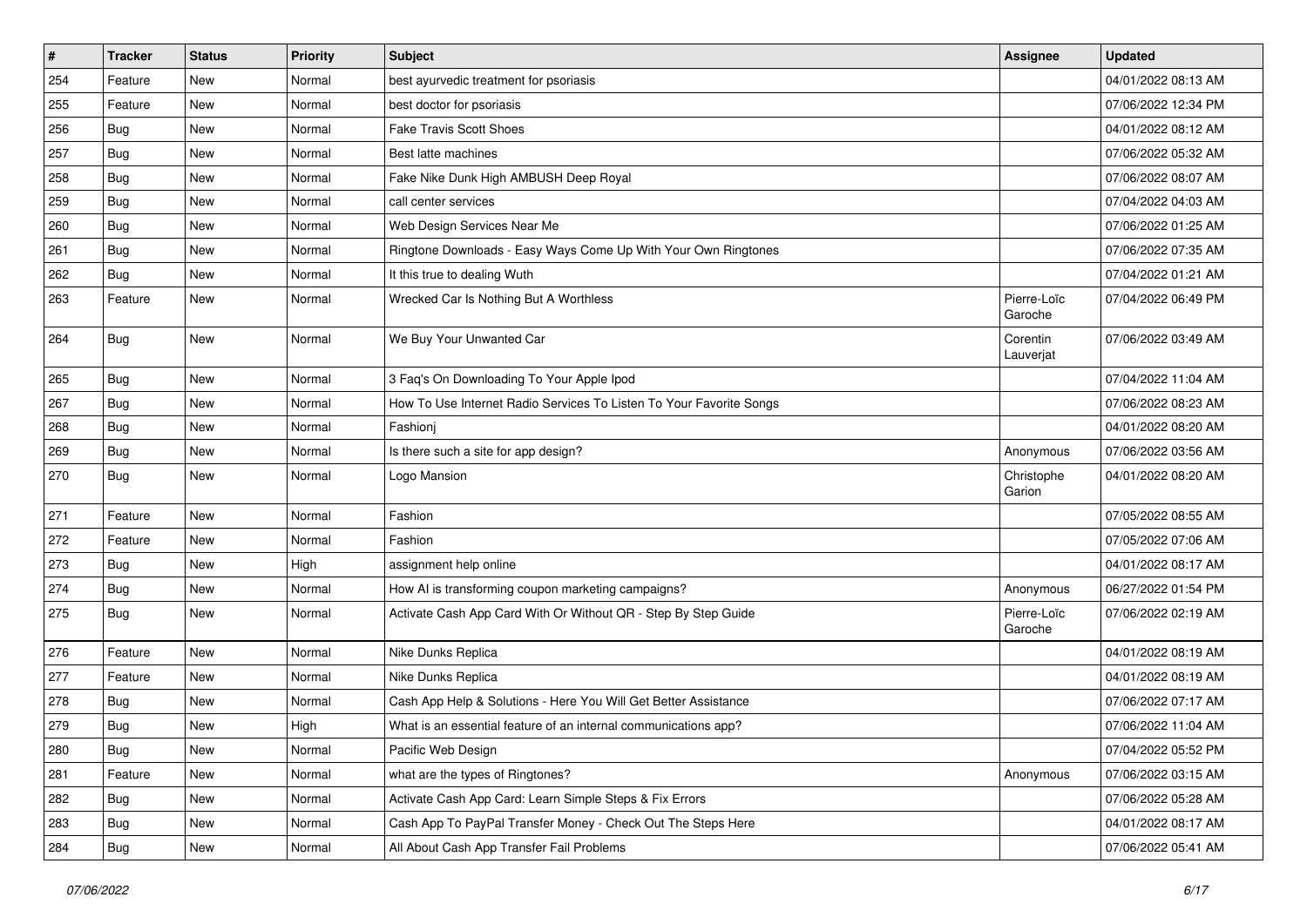| #   | <b>Tracker</b> | <b>Status</b> | <b>Priority</b> | <b>Subject</b>                                                 | <b>Assignee</b> | <b>Updated</b>      |
|-----|----------------|---------------|-----------------|----------------------------------------------------------------|-----------------|---------------------|
| 285 | <b>Bug</b>     | New           | Normal          | Have you ever written an essay?                                |                 | 07/06/2022 01:45 AM |
| 286 | <b>Bug</b>     | <b>New</b>    | Normal          | All About Cash App Transfer Fail Problems                      |                 | 04/01/2022 07:49 AM |
| 287 | Bug            | New           | Normal          | Make shopping easier                                           |                 | 04/01/2022 08:41 AM |
| 288 | Bug            | New           | Normal          | Make shopping easier                                           |                 | 04/01/2022 07:56 AM |
| 289 | <b>Bug</b>     | New           | Normal          | Recover Yahoo Mail Forgotten Password - Explore Kanata Chinese |                 | 07/06/2022 08:51 AM |
| 292 | <b>Bug</b>     | New           | Normal          | Venmo to Cash App Transfer Of Money- Explore Here              |                 | 07/06/2022 07:59 AM |
| 293 | Bug            | New           | Immediate       | <b>CMT Direct Wix</b>                                          | Anonymous       | 04/01/2022 07:21 AM |
| 295 | Bug            | New           | Normal          | Headliner Repair Services in Jonesboro GA                      |                 | 04/01/2022 07:21 AM |
| 296 | Bug            | New           | Normal          | Window Tinting Services in Jonesboro GA                        |                 | 04/01/2022 07:21 AM |
| 297 | <b>Bug</b>     | New           | Normal          | Auto Lighting Installation Services in Norcross GA             |                 | 04/01/2022 07:21 AM |
| 298 | <b>Bug</b>     | New           | Normal          | Car Stereo Installation Services in Norcross GA                |                 | 04/01/2022 07:20 AM |
| 299 | Bug            | New           | Normal          | Brake Caliper Painting Services in Norcross GA                 |                 | 04/01/2022 07:20 AM |
| 300 | Bug            | New           | Normal          | Wheels Powder Coating Services in Norcross GA                  |                 | 04/15/2022 01:45 PM |
| 301 | Bug            | New           | Normal          | Vehicle Electronics Services in Norcross GA                    |                 | 04/01/2022 07:18 AM |
| 302 | <b>Bug</b>     | New           | Normal          | Auto Electrical Repair Services in Norcross GA                 |                 | 07/04/2022 04:34 PM |
| 303 | Bug            | New           | Normal          | Car Wrapping Services in Norcross GA                           |                 | 04/01/2022 07:22 AM |
| 304 | Bug            | New           | Normal          | Keyless Entry Services in Norcross GA                          |                 | 04/01/2022 07:19 AM |
| 305 | <b>Bug</b>     | New           | Normal          | Headliner Repair Services in Norcross GA                       |                 | 04/01/2022 07:19 AM |
| 306 | Bug            | New           | Normal          | Window Tinting Services in Norcross GA                         |                 | 04/01/2022 07:19 AM |
| 307 | <b>Bug</b>     | New           | Normal          | Carpet Cleaning Services in Virginia Beach VA                  |                 | 04/01/2022 07:19 AM |
| 308 | <b>Bug</b>     | New           | Normal          | Carpet Repairing Services in Virginia Beach VA                 |                 | 04/01/2022 07:19 AM |
| 309 | Bug            | New           | Normal          | Stain Removal Services in Virginia Beach VA                    |                 | 04/01/2022 07:19 AM |
| 310 | <b>Bug</b>     | New           | Normal          | Mattress Cleaning Services in Virginia Beach VA                |                 | 07/06/2022 05:58 AM |
| 311 | <b>Bug</b>     | New           | Normal          | Odor Removal Services in Virginia Beach VA                     |                 | 04/01/2022 07:19 AM |
| 312 | Bug            | New           | Normal          | Stain Protection Services in Virginia Beach VA                 |                 | 07/06/2022 09:04 AM |
| 313 | Bug            | New           | Normal          | Water Extraction Services in Virginia Beach VA                 |                 | 07/04/2022 04:06 AM |
| 314 | Bug            | New           | Normal          | Water Extraction Services in Virginia Beach VA                 |                 | 04/01/2022 07:25 AM |
| 315 | <b>Bug</b>     | New           | Normal          | Dissertation help UK                                           |                 | 07/02/2022 08:51 AM |
| 316 | Bug            | New           | Normal          | Finden Sie den besten Klingelton für Ihr Telefon               |                 | 07/04/2022 09:17 AM |
| 317 | <b>Bug</b>     | New           | Normal          | Eco/Green Cleaning Services in Virginia Beach VA               |                 | 07/05/2022 06:33 PM |
| 318 | <b>Bug</b>     | New           | Normal          | Mold Removal Services in Virginia Beach VA                     |                 | 04/01/2022 07:27 AM |
| 319 | <b>Bug</b>     | New           | Normal          | Steam Cleaning Services in Virginia Beach VA                   |                 | 04/01/2022 07:27 AM |
| 320 | Bug            | New           | Normal          | Emergency Cleaning Services in Virginia Beach VA               |                 | 04/01/2022 07:27 AM |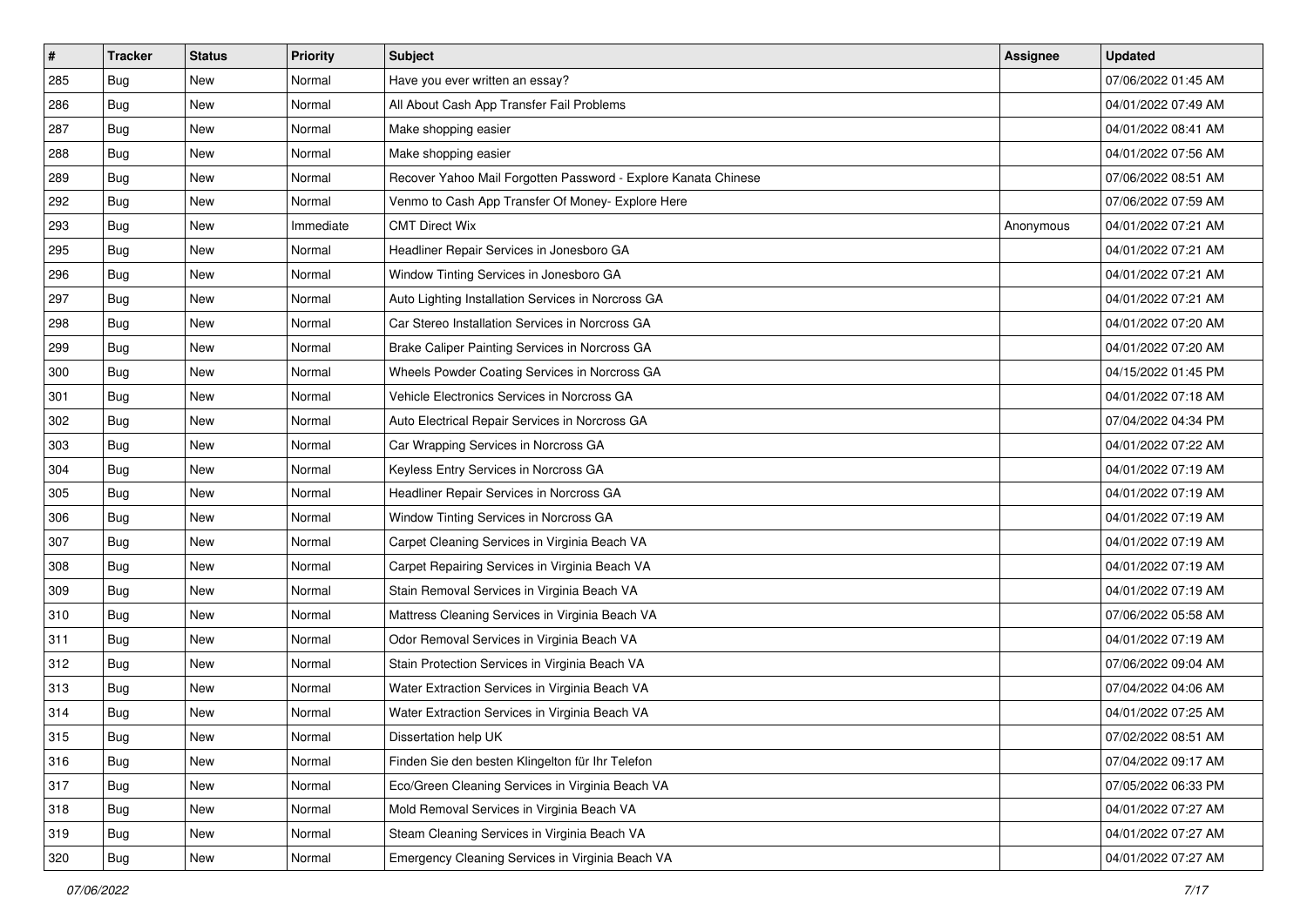| $\pmb{\#}$ | <b>Tracker</b> | <b>Status</b> | <b>Priority</b> | <b>Subject</b>                                        | Assignee | <b>Updated</b>      |
|------------|----------------|---------------|-----------------|-------------------------------------------------------|----------|---------------------|
| 321        | <b>Bug</b>     | New           | Normal          | Tile & Grout Cleaning Services in Virginia Beach VA   |          | 07/03/2022 08:08 AM |
| 322        | <b>Bug</b>     | New           | Normal          | Rug Cleaning Services in Virginia Beach VA            |          | 04/01/2022 07:26 AM |
| 323        | Bug            | New           | Normal          | Car Upholstery Cleaning Services in Virginia Beach VA |          | 04/01/2022 07:26 AM |
| 324        | Bug            | New           | Normal          | Upholstery Cleaning Services in Virginia Beach VA     |          | 04/01/2022 07:26 AM |
| 325        | Bug            | New           | Normal          | Carpet Cleaning Services in Norfolk VA                |          | 04/01/2022 07:26 AM |
| 326        | Bug            | New           | Normal          | Carpet Repairing Services in Norfolk VA               |          | 04/01/2022 07:26 AM |
| 327        | Bug            | <b>New</b>    | Normal          | Stain Removal Services in Norfolk VA                  |          | 04/01/2022 07:26 AM |
| 328        | Bug            | New           | Normal          | Mattress Cleaning Services in Norfolk VA              |          | 04/01/2022 07:26 AM |
| 329        | Bug            | New           | Normal          | Odor Removal Services in Norfolk VA                   |          | 04/01/2022 07:22 AM |
| 330        | <b>Bug</b>     | <b>New</b>    | Normal          | Stain Protection Services in Norfolk VA               |          | 04/01/2022 07:26 AM |
| 331        | <b>Bug</b>     | New           | Normal          | <b>Water Extraction Services in Norfolk VA</b>        |          | 07/04/2022 10:34 PM |
| 332        | Bug            | New           | Normal          | Eco/Green Cleaning Services in Norfolk VA             |          | 04/01/2022 07:25 AM |
| 333        | Bug            | New           | Normal          | Mold Removal Services in Norfolk VA                   |          | 07/06/2022 07:11 AM |
| 334        | Bug            | New           | Normal          | Steam Cleaning Services in Norfolk VA                 |          | 04/01/2022 07:25 AM |
| 335        | <b>Bug</b>     | New           | Normal          | Emergency Cleaning Services in Norfolk VA             |          | 04/01/2022 07:24 AM |
| 336        | Bug            | New           | Normal          | Tile & Grout Cleaning Services in Norfolk VA          |          | 07/06/2022 04:10 AM |
| 337        | Bug            | New           | Normal          | Rug Cleaning Services in Norfolk VA                   |          | 04/01/2022 07:23 AM |
| 338        | Bug            | New           | Normal          | Car Upholstery Cleaning Services in Norfolk VA        |          | 04/01/2022 07:23 AM |
| 339        | Bug            | New           | Normal          | Upholstery Cleaning Services in Norfolk VA            |          | 06/17/2022 04:36 AM |
| 340        | Bug            | <b>New</b>    | Normal          | Carpet Cleaning Services in Chesapeake VA             |          | 04/01/2022 07:23 AM |
| 341        | Bug            | New           | Normal          | Carpet Repairing Services in Chesapeake VA            |          | 04/01/2022 07:23 AM |
| 342        | Bug            | New           | Normal          | Stain Removal Services in Chesapeake VA               |          | 04/01/2022 07:22 AM |
| 343        | Bug            | New           | Normal          | Mattress Cleaning Services in Chesapeake VA           |          | 04/01/2022 07:16 AM |
| 344        | <b>Bug</b>     | New           | Normal          | Odor Removal Services in Chesapeake VA                |          | 07/04/2022 02:02 AM |
| 345        | Bug            | New           | Normal          | Stain Protection Services in Chesapeake VA            |          | 07/06/2022 05:05 AM |
| 346        | Bug            | New           | Normal          | Water Extraction Services in Chesapeake VA            |          | 04/01/2022 07:15 AM |
| 347        | <b>Bug</b>     | New           | Normal          | Eco/Green Cleaning Services in Chesapeake VA          |          | 07/06/2022 05:00 AM |
| 348        | <b>Bug</b>     | New           | Normal          | Mold Removal Services in Chesapeake VA                |          | 06/28/2022 12:53 AM |
| 349        | Bug            | New           | Normal          | Steam Cleaning Services in Chesapeake VA              |          | 04/01/2022 07:14 AM |
| 350        | <b>Bug</b>     | New           | Normal          | Emergency Cleaning Services in Chesapeake VA          |          | 04/01/2022 07:14 AM |
| 351        | <b>Bug</b>     | New           | Normal          | Emergency Cleaning Services in Chesapeake VA          |          | 04/01/2022 07:14 AM |
| 352        | Bug            | New           | Normal          | Tile & Grout Cleaning Services in Chesapeake VA       |          | 07/06/2022 08:21 AM |
| 353        | <b>Bug</b>     | New           | Normal          | Rug Cleaning Services in Chesapeake VA                |          | 04/01/2022 07:14 AM |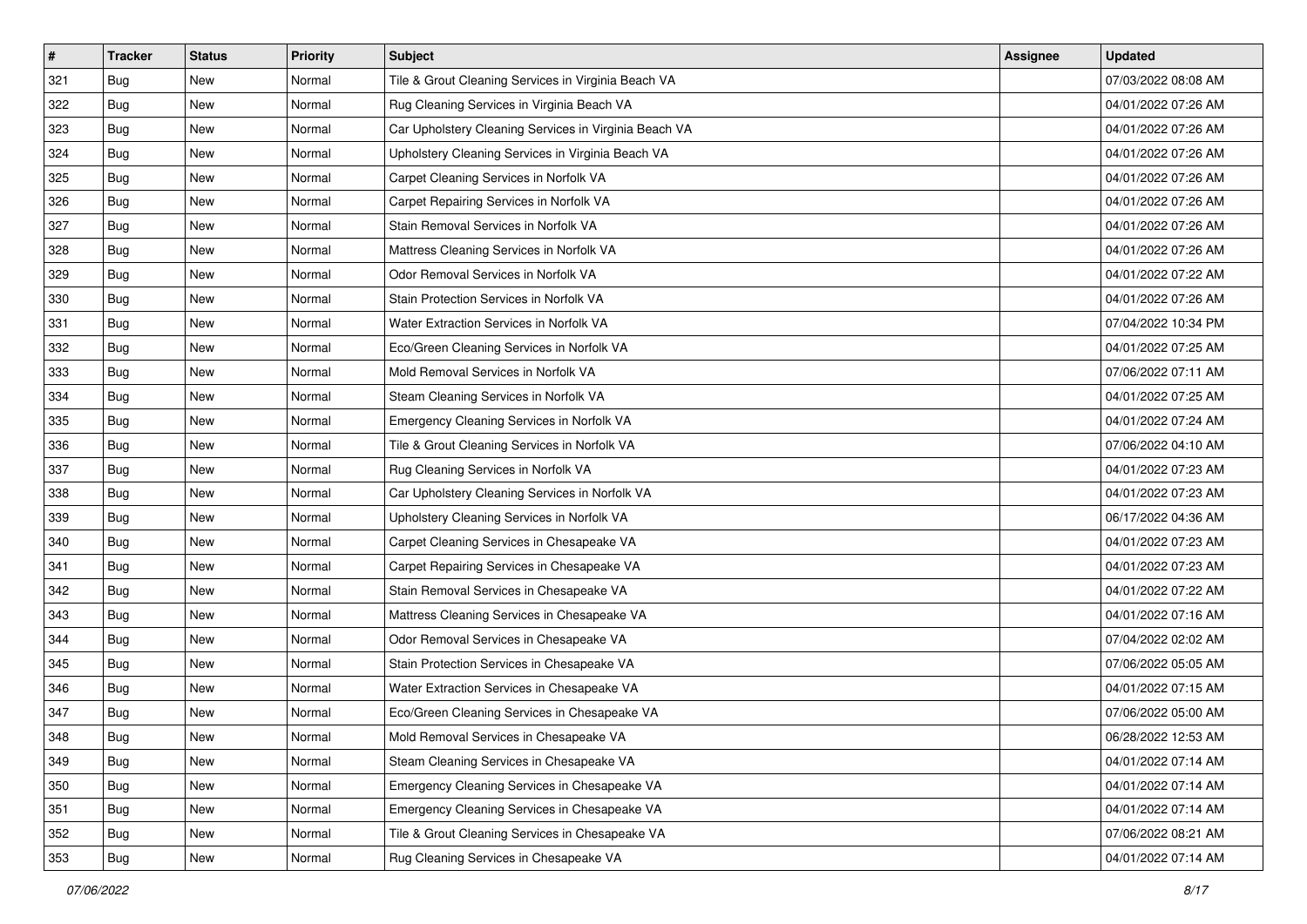| $\sharp$ | <b>Tracker</b> | <b>Status</b> | <b>Priority</b> | <b>Subject</b>                                     | Assignee | <b>Updated</b>      |
|----------|----------------|---------------|-----------------|----------------------------------------------------|----------|---------------------|
| 354      | Bug            | New           | Normal          | Car Upholstery Cleaning Services in Chesapeake VA  |          | 04/01/2022 07:14 AM |
| 355      | Bug            | New           | Normal          | Upholstery Cleaning Services in Chesapeake VA      |          | 04/01/2022 07:14 AM |
| 356      | Bug            | New           | Normal          | Moving Services in Baltimore MD                    |          | 04/01/2022 07:13 AM |
| 357      | Bug            | New           | Normal          | Furniture Assembly Services in Baltimore MD        |          | 04/01/2022 07:12 AM |
| 358      | Bug            | New           | Normal          | Office Moving Services in Baltimore MD             |          | 04/01/2022 07:13 AM |
| 359      | Bug            | New           | Normal          | Local Moving Services in Baltimore MD              |          | 04/01/2022 07:15 AM |
| 360      | Bug            | New           | Normal          | Auto Transport Services in Baltimore MD            |          | 04/01/2022 07:13 AM |
| 361      | Bug            | New           | Normal          | Junk Removal Services in Baltimore MD              |          | 04/01/2022 07:13 AM |
| 362      | Bug            | New           | Normal          | Moving Services in Washington DC                   |          | 04/01/2022 07:13 AM |
| 363      | Bug            | New           | Normal          | Furniture Assembly Services in Washington DC       |          | 04/01/2022 07:13 AM |
| 364      | Bug            | New           | Normal          | Office Moving Services in Washington DC            |          | 04/01/2022 07:13 AM |
| 365      | Bug            | New           | Normal          | Local Moving Services in Washington DC             |          | 04/01/2022 07:12 AM |
| 366      | Bug            | New           | Normal          | Auto Transport Services in Washington DC           |          | 04/01/2022 07:12 AM |
| 367      | Bug            | New           | Normal          | Junk Removal Services in Washington DC             |          | 04/01/2022 07:12 AM |
| 368      | <b>Bug</b>     | New           | Normal          | Moving Services in Arlington County VA             |          | 04/01/2022 07:12 AM |
| 369      | Bug            | New           | Normal          | Furniture Assembly Services in Arlington County VA |          | 04/01/2022 07:12 AM |
| 370      | <b>Bug</b>     | New           | Normal          | Office Moving Services in Arlington County VA      |          | 04/01/2022 07:16 AM |
| 371      | Bug            | New           | Normal          | Local Moving Services in Arlington County VA       |          | 04/01/2022 07:13 AM |
| 372      | Bug            | New           | Normal          | Auto Transport Services in Arlington County VA     |          | 07/03/2022 11:31 PM |
| 373      | Bug            | New           | Normal          | Junk Removal Services in Arlington County VA       |          | 04/01/2022 07:18 AM |
| 374      | Bug            | New           | Normal          | Moving Services in Fairfax VA                      |          | 04/01/2022 07:18 AM |
| 375      | Bug            | New           | Normal          | Furniture Assembly Services in Fairfax VA          |          | 04/01/2022 07:18 AM |
| 376      | Bug            | New           | Normal          | Office Moving Services in Fairfax VA               |          | 04/01/2022 07:17 AM |
| 377      | Bug            | New           | Normal          | Local Moving Services in Fairfax VA                |          | 04/01/2022 07:17 AM |
| 378      | Bug            | New           | Normal          | Auto Transport Services in Fairfax VA              |          | 04/01/2022 07:17 AM |
| 379      | Bug            | New           | Normal          | Junk Removal Services in Fairfax VA                |          | 04/01/2022 07:17 AM |
| 380      | <b>Bug</b>     | New           | Normal          | Moving Services in McLean VA                       |          | 07/06/2022 06:47 AM |
| 381      | <b>Bug</b>     | New           | Normal          | Furniture Assembly Services in McLean VA           |          | 04/01/2022 07:17 AM |
| 382      | Bug            | New           | Normal          | Office Moving Services in McLean VA                |          | 04/01/2022 07:17 AM |
| 383      | Bug            | New           | Normal          | Local Moving Services in McLean VA                 |          | 04/01/2022 07:17 AM |
| 384      | Bug            | New           | Normal          | Auto Transport Services in McLean VA               |          | 04/01/2022 07:17 AM |
| 385      | Bug            | New           | Normal          | Junk Removal Services in McLean VA                 |          | 04/01/2022 07:15 AM |
| 386      | <b>Bug</b>     | New           | Normal          | Moving Services in Sterling VA                     |          | 04/01/2022 07:16 AM |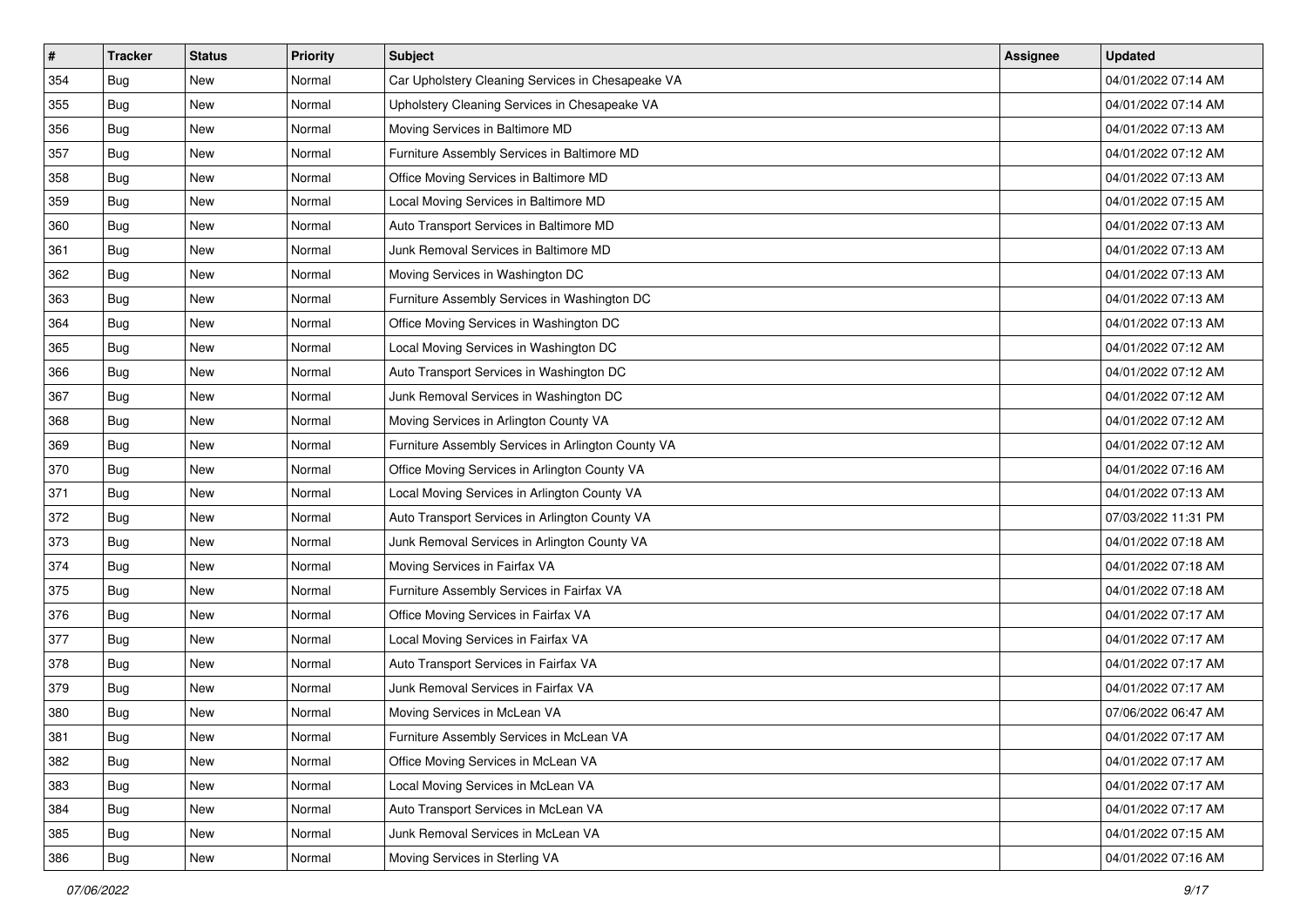| $\#$ | <b>Tracker</b> | <b>Status</b> | <b>Priority</b> | Subject                                        | Assignee | <b>Updated</b>      |
|------|----------------|---------------|-----------------|------------------------------------------------|----------|---------------------|
| 387  | Bug            | New           | Normal          | Furniture Assembly Services in Sterling VA     |          | 04/01/2022 07:18 AM |
| 388  | Bug            | New           | Normal          | Office Moving Services in Sterling VA          |          | 04/01/2022 07:16 AM |
| 389  | Bug            | New           | Normal          | Local Moving Services in Sterling VA           |          | 04/01/2022 07:16 AM |
| 390  | Bug            | New           | Normal          | Auto Transport Services in Sterling VA         |          | 04/01/2022 07:16 AM |
| 391  | <b>Bug</b>     | New           | Normal          | Junk Removal Services in Sterling VA           |          | 04/01/2022 07:16 AM |
| 392  | Bug            | New           | Normal          | Moving Services in Annapolis MD                |          | 04/01/2022 07:16 AM |
| 393  | Bug            | New           | Normal          | Furniture Assembly Services in Annapolis MD    |          | 04/01/2022 07:16 AM |
| 394  | Bug            | New           | Normal          | Office Moving Services in Annapolis MD         |          | 04/01/2022 07:15 AM |
| 395  | Bug            | New           | Normal          | Local Moving Services in Annapolis MD          |          | 04/01/2022 07:15 AM |
| 396  | Bug            | New           | Normal          | Auto Transport Services in Annapolis MD        |          | 04/01/2022 07:15 AM |
| 397  | Bug            | New           | Normal          | Junk Removal Services in Annapolis MD          |          | 04/01/2022 07:15 AM |
| 398  | Bug            | New           | Normal          | Moving Services in Potomac MD                  |          | 04/01/2022 07:32 AM |
| 399  | Bug            | New           | Normal          | Furniture Assembly Services in Potomac MD      |          | 04/01/2022 07:15 AM |
| 400  | Bug            | New           | Normal          | Office Moving Services in Potomac MD           |          | 07/05/2022 09:18 AM |
| 401  | <b>Bug</b>     | New           | Normal          | Local Moving Services in Potomac MD            |          | 04/01/2022 07:48 AM |
| 402  | Bug            | New           | Normal          | Auto Transport Services in Potomac MD          |          | 04/01/2022 07:47 AM |
| 403  | Bug            | New           | Normal          | Junk Removal Services in Potomac MD            |          | 04/01/2022 07:47 AM |
| 404  | <b>Bug</b>     | New           | Normal          | Moving Services in Gaithersburg MD             |          | 04/01/2022 07:47 AM |
| 405  | Bug            | New           | Normal          | Furniture Assembly Services in Gaithersburg MD |          | 04/01/2022 07:47 AM |
| 406  | Bug            | New           | Normal          | Office Moving Services in Gaithersburg MD      |          | 04/01/2022 07:47 AM |
| 407  | Bug            | New           | Normal          | Upholstery Cleaning Boston MA                  |          | 04/01/2022 07:47 AM |
| 408  | Bug            | New           | Normal          | Carpet Cleaning Boston MA                      |          | 04/01/2022 07:47 AM |
| 409  | <b>Bug</b>     | New           | Normal          | Floor Stripping Boston MA                      |          | 04/01/2022 07:47 AM |
| 410  | Bug            | New           | Normal          | Floor Waxing Boston MA                         |          | 04/01/2022 07:47 AM |
| 411  | Bug            | New           | Normal          | Floor Cleaning Boston MA                       |          | 04/01/2022 07:47 AM |
| 412  | Bug            | New           | Normal          | Germs Removal Boston MA                        |          | 04/01/2022 07:47 AM |
| 413  | <b>Bug</b>     | New           | Normal          | Commercial Floor Cleaning Boston MA            |          | 04/01/2022 07:45 AM |
| 414  | <b>Bug</b>     | New           | Normal          | Residential Floor Cleaning Boston MA           |          | 04/01/2022 07:46 AM |
| 415  | Bug            | New           | Normal          | Upholstery Cleaning Somerville MA              |          | 04/01/2022 07:48 AM |
| 416  | <b>Bug</b>     | New           | Normal          | Carpet Cleaning Somerville MA                  |          | 04/01/2022 07:46 AM |
| 417  | Bug            | New           | Normal          | Floor Stripping Somerville MA                  |          | 04/01/2022 07:46 AM |
| 418  | <b>Bug</b>     | New           | Normal          | Floor Waxing Somerville MA                     |          | 04/01/2022 07:46 AM |
| 419  | <b>Bug</b>     | New           | Normal          | Floor Cleaning Somerville MA                   |          | 04/01/2022 07:46 AM |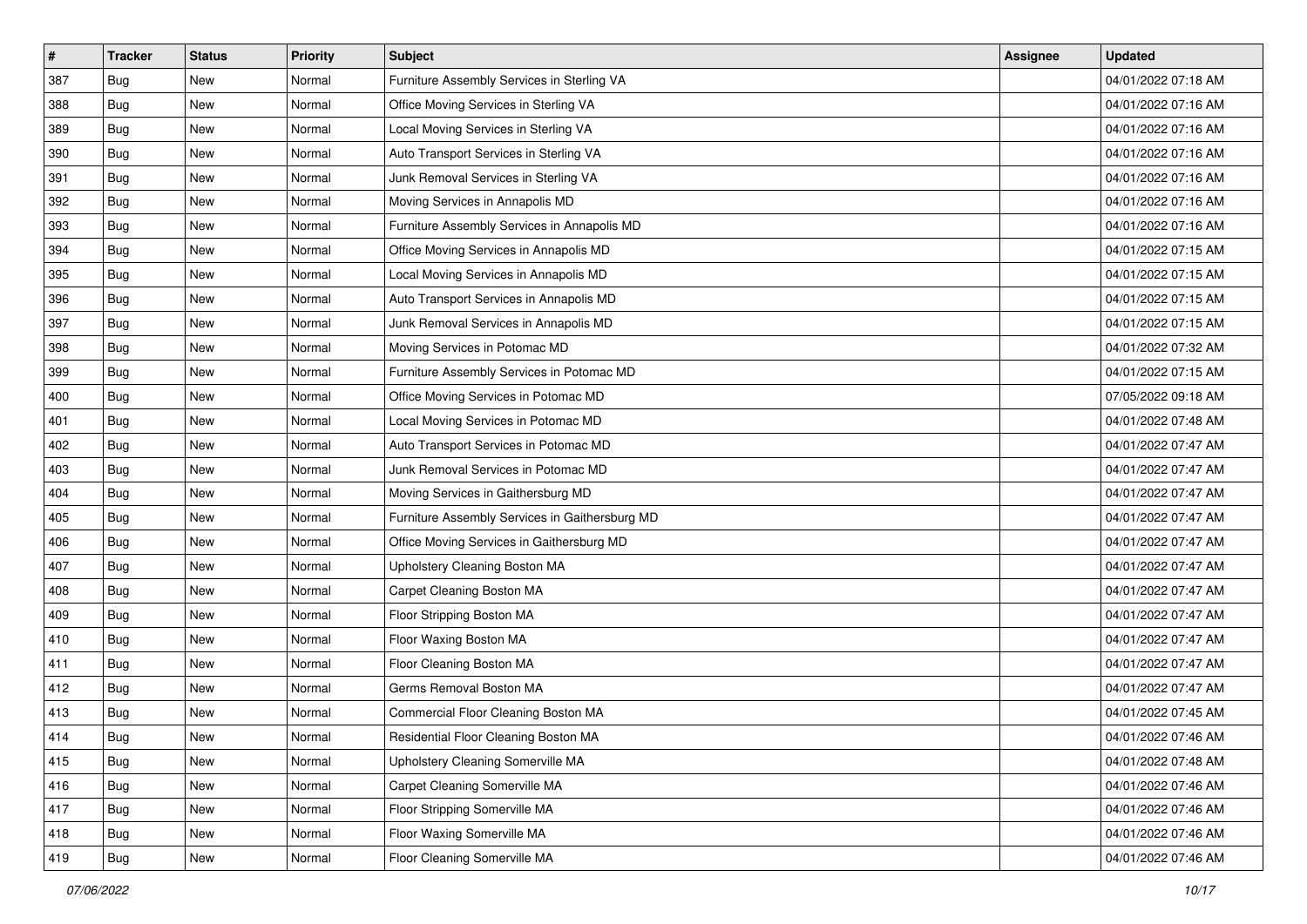| #   | <b>Tracker</b> | <b>Status</b> | <b>Priority</b> | <b>Subject</b>                           | <b>Assignee</b> | <b>Updated</b>      |
|-----|----------------|---------------|-----------------|------------------------------------------|-----------------|---------------------|
| 420 | <b>Bug</b>     | New           | Normal          | Germs Removal Somerville MA              |                 | 04/01/2022 07:46 AM |
| 421 | <b>Bug</b>     | New           | Normal          | Commercial Floor Cleaning Somerville MA  |                 | 04/01/2022 07:46 AM |
| 422 | Bug            | New           | Normal          | Residential Floor Cleaning Somerville MA |                 | 04/01/2022 07:46 AM |
| 423 | Bug            | New           | Normal          | Upholstery Cleaning Brookline MA         |                 | 04/01/2022 07:46 AM |
| 424 | <b>Bug</b>     | New           | Normal          | Carpet Cleaning Brookline MA             |                 | 04/01/2022 07:45 AM |
| 425 | <b>Bug</b>     | New           | Normal          | Floor Stripping Brookline MA             |                 | 04/01/2022 07:45 AM |
| 426 | Bug            | New           | Normal          | Floor Waxing Brookline MA                |                 | 04/01/2022 07:49 AM |
| 427 | <b>Bug</b>     | New           | Normal          | Floor Cleaning Brookline MA              |                 | 04/01/2022 07:46 AM |
| 428 | Bug            | New           | Normal          | Germs Removal Brookline MA               |                 | 04/01/2022 07:47 AM |
| 429 | <b>Bug</b>     | New           | Normal          | Germs Removal Brookline MA               |                 | 04/01/2022 07:51 AM |
| 430 | <b>Bug</b>     | New           | Normal          | Commercial Floor Cleaning Brookline MA   |                 | 04/01/2022 07:50 AM |
| 431 | Bug            | New           | Normal          | Residential Floor Cleaning Brookline MA  |                 | 04/01/2022 07:50 AM |
| 432 | <b>Bug</b>     | New           | Normal          | Upholstery Cleaning Newton MA            |                 | 04/01/2022 07:50 AM |
| 433 | Bug            | New           | Normal          | Carpet Cleaning Newton MA                |                 | 04/01/2022 07:50 AM |
| 434 | Bug            | New           | Normal          | Floor Stripping Newton MA                |                 | 04/01/2022 07:50 AM |
| 435 | Bug            | New           | Normal          | Floor Waxing Newton MA                   |                 | 04/01/2022 07:50 AM |
| 436 | Bug            | New           | Normal          | Floor Cleaning Newton MA                 |                 | 04/01/2022 07:50 AM |
| 437 | <b>Bug</b>     | New           | Normal          | Germs Removal Newton MA                  |                 | 04/01/2022 07:50 AM |
| 438 | <b>Bug</b>     | New           | Normal          | Commercial Floor Cleaning Newton MA      |                 | 04/01/2022 07:50 AM |
| 439 | <b>Bug</b>     | New           | Normal          | Residential Floor Cleaning Newton MA     |                 | 04/01/2022 07:49 AM |
| 440 | <b>Bug</b>     | New           | Normal          | Upholstery Cleaning Watertown MA         |                 | 04/01/2022 07:49 AM |
| 441 | Bug            | New           | Normal          | Carpet Cleaning Watertown MA             |                 | 06/02/2022 06:00 PM |
| 442 | <b>Bug</b>     | New           | Normal          | Floor Stripping Watertown MA             |                 | 04/01/2022 07:49 AM |
| 443 | <b>Bug</b>     | New           | Normal          | Floor Waxing Watertown MA                |                 | 04/01/2022 07:51 AM |
| 444 | <b>Bug</b>     | New           | Normal          | Floor Cleaning Watertown MA              |                 | 04/01/2022 07:49 AM |
| 445 | Bug            | New           | Normal          | Germs Removal Watertown MA               |                 | 04/01/2022 07:49 AM |
| 446 | <b>Bug</b>     | New           | Normal          | Commercial Floor Cleaning Watertown MA   |                 | 04/01/2022 07:49 AM |
| 447 | <b>Bug</b>     | New           | Normal          | Residential Floor Cleaning Watertown MA  |                 | 04/01/2022 07:49 AM |
| 448 | <b>Bug</b>     | New           | Normal          | Upholstery Cleaning Quincy MA            |                 | 04/01/2022 07:48 AM |
| 449 | <b>Bug</b>     | New           | Normal          | Carpet Cleaning Quincy MA                |                 | 04/01/2022 07:48 AM |
| 450 | <b>Bug</b>     | New           | Normal          | Floor Stripping Quincy MA                |                 | 07/05/2022 01:16 AM |
| 451 | <b>Bug</b>     | New           | Normal          | Floor Waxing Quincy MA                   |                 | 04/01/2022 07:48 AM |
| 452 | <b>Bug</b>     | New           | Normal          | Floor Cleaning Quincy MA                 |                 | 04/01/2022 07:48 AM |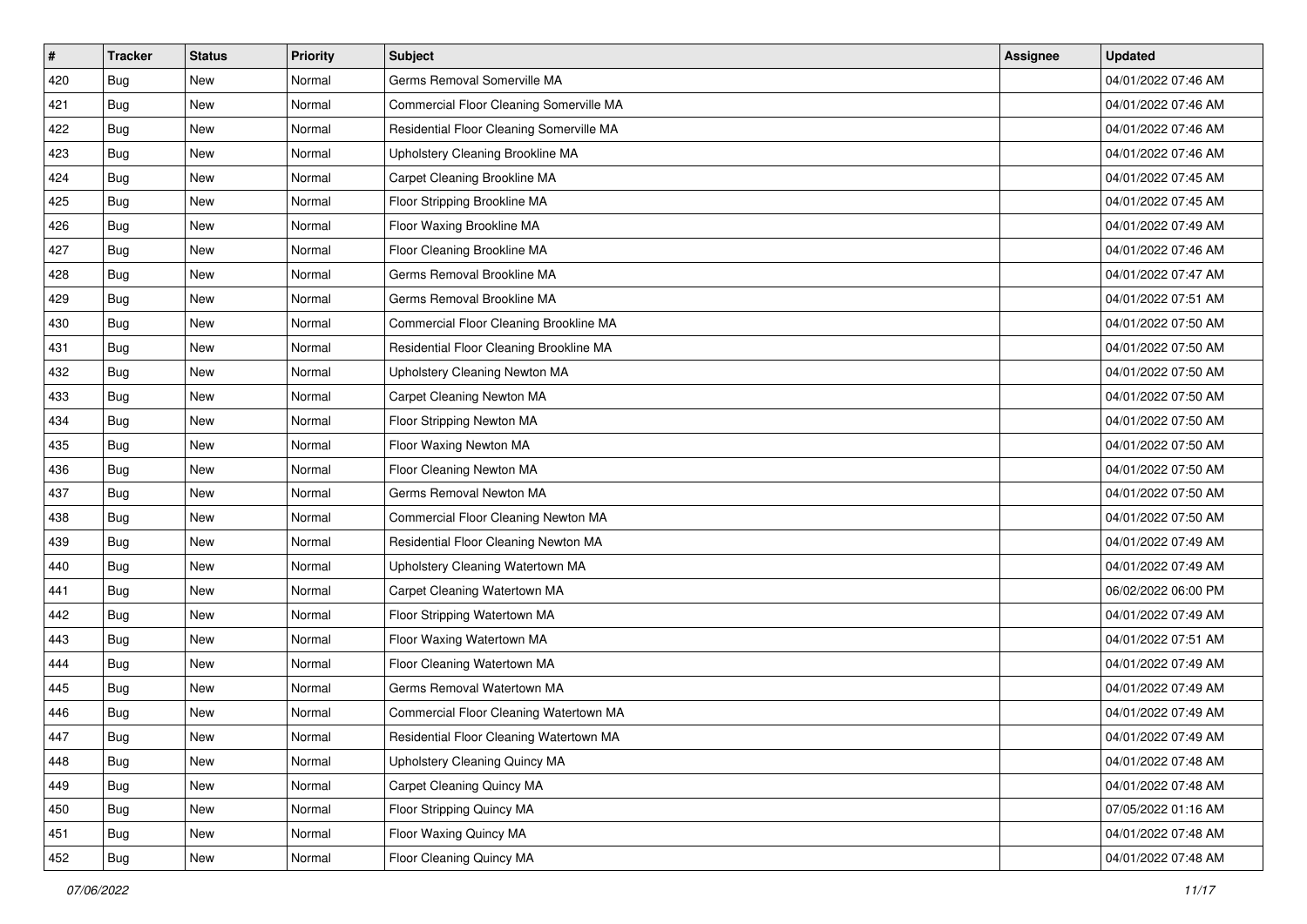| #   | <b>Tracker</b> | <b>Status</b> | <b>Priority</b> | Subject                                        | <b>Assignee</b> | <b>Updated</b>      |
|-----|----------------|---------------|-----------------|------------------------------------------------|-----------------|---------------------|
| 453 | Bug            | New           | Normal          | Germs Removal Quincy MA                        |                 | 04/01/2022 07:48 AM |
| 454 | <b>Bug</b>     | New           | Normal          | Commercial Floor Cleaning Quincy MA            |                 | 06/02/2022 05:59 PM |
| 455 | Bug            | New           | Normal          | Residential Floor Cleaning Quincy MA           |                 | 04/01/2022 07:38 AM |
| 456 | Bug            | New           | Normal          | Upholstery Cleaning Medford MA                 |                 | 04/01/2022 07:28 AM |
| 457 | <b>Bug</b>     | New           | Normal          | Carpet Cleaning Medford MA                     |                 | 07/05/2022 12:06 PM |
| 458 | Bug            | New           | Normal          | Floor Stripping Medford MA                     |                 | 04/01/2022 07:32 AM |
| 459 | <b>Bug</b>     | New           | Normal          | Floor Waxing Medford MA                        |                 | 04/01/2022 07:32 AM |
| 460 | Bug            | New           | Normal          | Floor Cleaning Medford MA                      |                 | 07/05/2022 08:19 AM |
| 461 | Bug            | New           | Normal          | Germs Removal Medford MA                       |                 | 07/04/2022 08:49 PM |
| 462 | <b>Bug</b>     | <b>New</b>    | Normal          | Commercial Floor Cleaning Medford MA           |                 | 04/01/2022 07:32 AM |
| 463 | <b>Bug</b>     | New           | Normal          | Residential Floor Cleaning Medford MA          |                 | 04/01/2022 07:32 AM |
| 464 | Bug            | New           | Normal          | Upholstery Cleaning Westchester MA             |                 | 07/05/2022 08:38 PM |
| 465 | Bug            | New           | Normal          | Carpet Cleaning Westchester MA                 |                 | 07/03/2022 08:55 PM |
| 466 | <b>Bug</b>     | New           | Normal          | Floor Stripping Westchester MA                 |                 | 07/03/2022 01:07 PM |
| 467 | <b>Bug</b>     | New           | Normal          | Floor Waxing Westchester MA                    |                 | 04/01/2022 07:31 AM |
| 468 | Bug            | New           | Normal          | Floor Cleaning Westchester MA                  |                 | 06/27/2022 02:41 AM |
| 469 | Bug            | New           | Normal          | Germs Removal Westchester MA                   |                 | 07/05/2022 07:23 PM |
| 470 | <b>Bug</b>     | New           | Normal          | Commercial Floor Cleaning Westchester MA       |                 | 07/03/2022 01:36 PM |
| 471 | Bug            | New           | Normal          | Residential Floor Cleaning Westchester MA      |                 | 07/06/2022 03:03 AM |
| 472 | <b>Bug</b>     | New           | Normal          | Upholstery Cleaning Arlington MA               |                 | 04/01/2022 07:31 AM |
| 473 | Bug            | New           | Normal          | Floor Stripping Arlington MA                   |                 | 07/05/2022 02:30 AM |
| 474 | Bug            | New           | Normal          | Floor Waxing Arlington MA                      |                 | 07/04/2022 02:14 PM |
| 475 | Bug            | New           | Normal          | Floor Cleaning Arlington MA                    |                 | 06/29/2022 05:53 PM |
| 476 | Feature        | New           | High            | American Airlines Reservations                 |                 | 07/04/2022 09:51 AM |
| 477 | Bug            | New           | Normal          | What Does Online Coupon Mean?                  |                 | 07/05/2022 03:41 PM |
| 478 | Feature        | New           | Normal          | Is it safe to install third-party WhatsApp GB? |                 | 07/06/2022 08:05 AM |
| 479 | Bug            | New           | Normal          | Limousine Service Bellevue WA                  |                 | 07/03/2022 03:10 AM |
| 480 | <b>Bug</b>     | New           | Normal          | Nur Online Shop                                |                 | 07/06/2022 11:35 AM |
| 481 | Bug            | New           | Normal          | Nur Online Shop                                |                 | 07/05/2022 11:49 AM |
| 482 | Bug            | New           | Normal          | <b>Text Window</b>                             |                 | 07/05/2022 10:45 AM |
| 483 | Bug            | New           | Normal          | UK best essay writing service                  |                 | 07/05/2022 05:11 AM |
| 484 | Bug            | New           | Normal          | UK best essay writing service                  |                 | 07/05/2022 08:08 AM |
| 486 | <b>Bug</b>     | New           | Low             | <b>HP Wireless Printer Setup</b>               | Anonymous       | 07/05/2022 01:48 PM |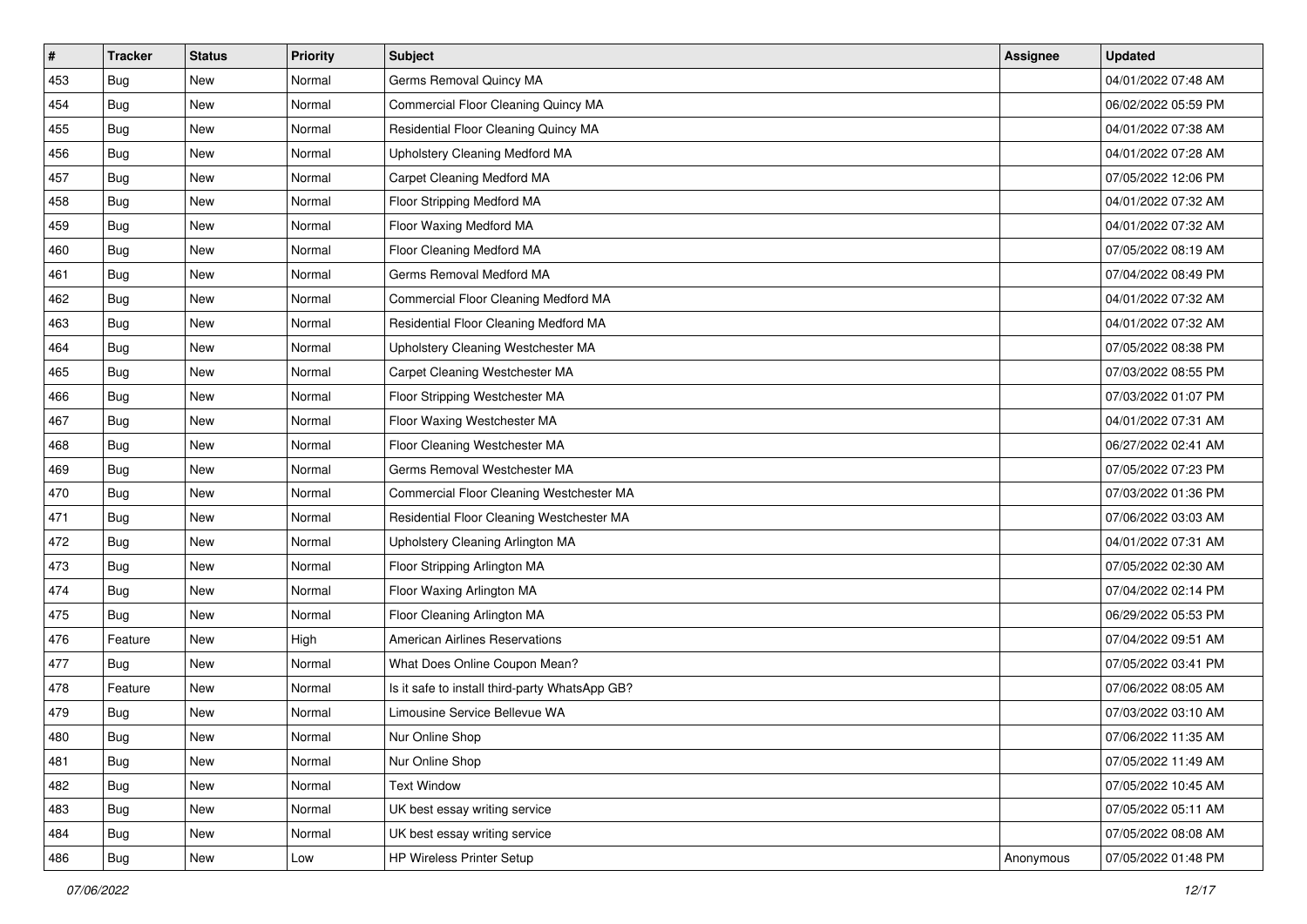| #   | <b>Tracker</b> | <b>Status</b> | <b>Priority</b> | <b>Subject</b>                                                                           | <b>Assignee</b>        | <b>Updated</b>      |
|-----|----------------|---------------|-----------------|------------------------------------------------------------------------------------------|------------------------|---------------------|
| 487 | <b>Bug</b>     | New           | Normal          | Cheap Fake Dunks                                                                         |                        | 07/06/2022 10:49 AM |
| 488 | Bug            | New           | Normal          | Quick solution to solve cash app dispute by the technical team                           |                        | 07/06/2022 08:26 AM |
| 489 | Bug            | New           | Normal          | Get cash app refund instantly if sent to the wrong person                                |                        | 07/05/2022 10:05 AM |
| 490 | Bug            | <b>New</b>    | Normal          | Unlock cash app account by getting quick solutions from the technical executives         |                        | 07/06/2022 11:37 AM |
| 491 | Feature        | <b>New</b>    | Normal          | Automatically download and paste Reddit wallpapers into Windows                          |                        | 07/06/2022 09:11 AM |
| 492 | Bug            | New           | Normal          | HD Streamz MOD APK v3.5.5 (Keine Werbung)                                                |                        | 07/06/2022 04:31 AM |
| 493 | Feature        | New           | High            | chainsaw dance                                                                           |                        | 07/06/2022 12:33 PM |
| 494 | Bug            | New           | Normal          | <b>Buy Discussion Post</b>                                                               |                        | 07/06/2022 11:01 AM |
| 495 | Bug            | <b>New</b>    | Normal          | Twitch Clip Downloader Download Twitch Clips Online 2021                                 |                        | 07/06/2022 06:19 AM |
| 496 | <b>Bug</b>     | New           | Normal          | What is Live NetTV?                                                                      |                        | 07/06/2022 09:37 AM |
| 497 | Bug            | <b>New</b>    | Normal          | Fake Nike Dunk Low Off-White Lot 50                                                      |                        | 07/04/2022 02:01 PM |
| 498 | Bug            | New           | Normal          | Téléchargeur SoundCloud : SoundCloud en Mp3                                              | Christophe<br>Garion   | 07/06/2022 12:51 AM |
| 499 | Feature        | New           | Normal          | Discover The Premium Features Of Spotify Mod Apk                                         |                        | 07/06/2022 09:46 AM |
| 500 | <b>Bug</b>     | New           | Normal          | Simply contact the technical team, to find the solution to cash app refund problems.     | Pierre-Loïc<br>Garoche | 07/06/2022 01:09 AM |
| 501 | <b>Bug</b>     | <b>New</b>    | Normal          | How Do I Annihilate Cash App Transfer Failed Problems Effectively                        | Pierre-Loïc<br>Garoche | 07/06/2022 10:52 AM |
| 502 | Bug            | <b>New</b>    | Normal          | Les instructions pour définir des sonneries pour iPhone sont simples et faciles à suivre |                        | 07/06/2022 05:45 AM |
| 503 | Bug            | New           | Normal          | Youtube Premium Apk free download for Android                                            |                        | 07/06/2022 02:41 AM |
| 504 | <b>Bug</b>     | <b>New</b>    | Normal          | A beginner should always look for online Java assignment help!                           |                        | 07/06/2022 06:20 AM |
| 505 | Bug            | <b>New</b>    | Normal          | www.trendmicro.com/activate                                                              |                        | 07/06/2022 01:36 AM |
| 506 | Bug            | New           | Normal          | www.trendmicro.com/activate                                                              |                        | 07/05/2022 11:03 AM |
| 507 | Bug            | New           | Normal          | central.bitdefender.com                                                                  |                        | 07/06/2022 07:22 AM |
| 508 | Bug            | <b>New</b>    | Normal          | hire a professional dissertation help                                                    |                        | 07/06/2022 07:09 AM |
| 509 | Feature        | <b>New</b>    | Normal          | Fashion                                                                                  | Anonymous              | 07/04/2022 01:59 PM |
| 510 | Feature        | New           | Normal          | Fashion                                                                                  | Anonymous              | 07/06/2022 01:19 AM |
| 511 | Feature        | New           | Normal          | Fashion                                                                                  | Anonymous              | 07/04/2022 04:49 AM |
| 512 | Bug            | New           | Normal          | The Importance Of Using Custom Writing Services                                          |                        | 07/03/2022 06:05 AM |
| 513 | Bug            | New           | Normal          | Unlock cash app account using the easy steps:                                            | Anonymous              | 07/06/2022 05:03 AM |
| 514 | Bug            | New           | Normal          | Trans-Caribbean                                                                          |                        | 07/05/2022 01:45 PM |
| 515 | Bug            | New           | Normal          | Fragment Nike Dunk High Tokyo Fake                                                       |                        | 07/06/2022 06:26 AM |
| 516 | Bug            | New           | Normal          | Does Cash App Help To Get Cash App Refund Without Any Interruption?                      |                        | 07/06/2022 06:04 AM |
| 517 | <b>Bug</b>     | New           | Normal          | Proficient tips to take help of cash app support professionals:                          |                        | 07/06/2022 03:52 AM |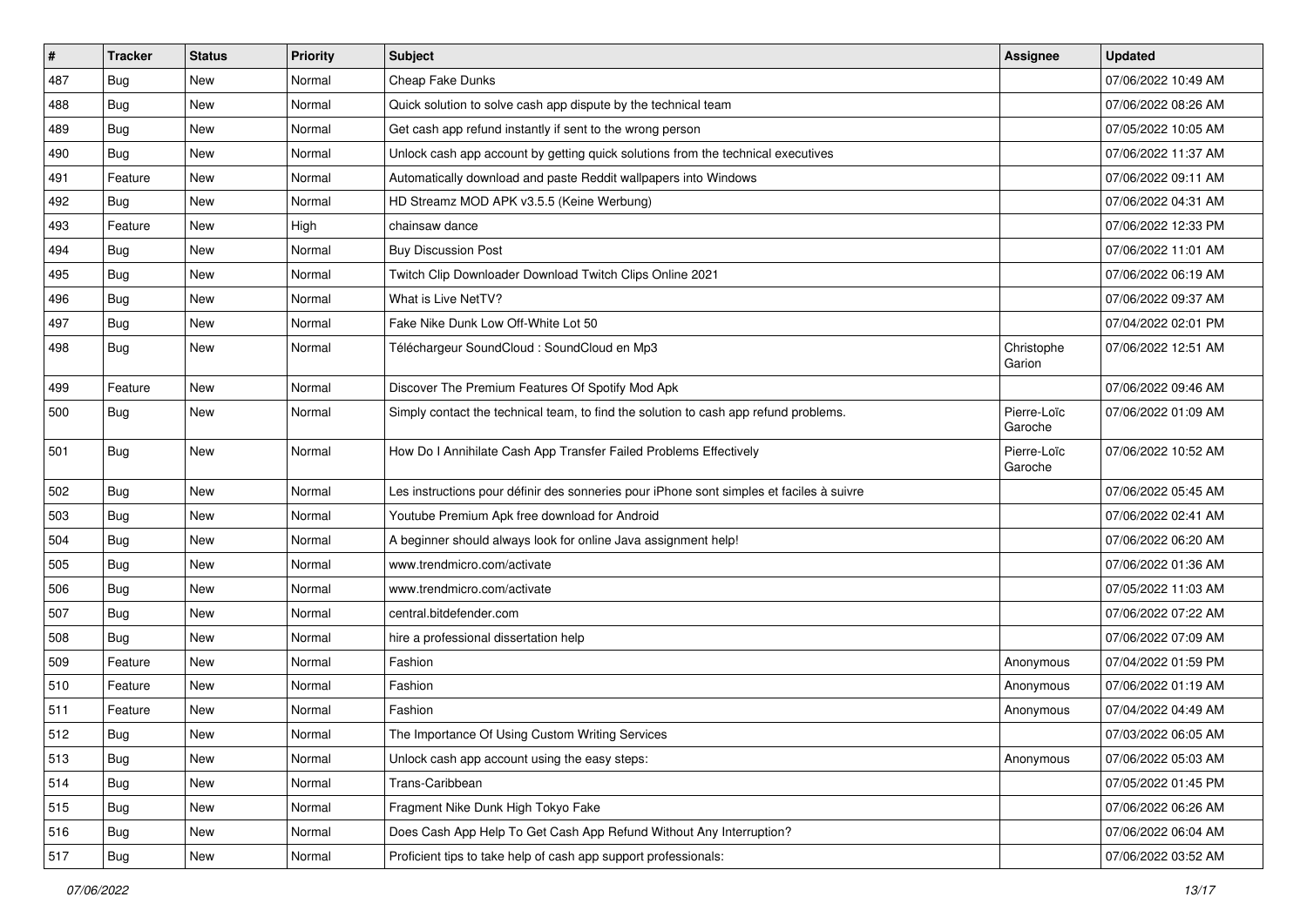| $\sharp$ | <b>Tracker</b> | <b>Status</b> | <b>Priority</b> | Subject                                                                                                                                                                                                                                           | <b>Assignee</b>        | <b>Updated</b>      |
|----------|----------------|---------------|-----------------|---------------------------------------------------------------------------------------------------------------------------------------------------------------------------------------------------------------------------------------------------|------------------------|---------------------|
| 518      | <b>Bug</b>     | New           | Normal          | How To Check The Balance Of Cash App Account By Taking Cash App Support?                                                                                                                                                                          |                        | 07/04/2022 10:21 AM |
| 519      | Bug            | New           | Normal          | Are you finding online UK Assignment writers?                                                                                                                                                                                                     |                        | 07/05/2022 08:48 PM |
| 520      | <b>Bug</b>     | New           | Normal          | What Is The Major Role Of Cash.app/Help and Support Page?                                                                                                                                                                                         |                        | 07/06/2022 10:04 AM |
| 521      | Feature        | New           | Normal          | Check out the Cash app Card balance for an overdraft.                                                                                                                                                                                             | Pierre-Loïc<br>Garoche | 07/03/2022 08:23 PM |
| 522      | Feature        | New           | Normal          | Can You Check App Limits, If Cash app won't let me send money?                                                                                                                                                                                    |                        | 07/02/2022 01:00 AM |
| 523      | <b>Bug</b>     | New           | Normal          | What Is The Right Google Account Recovery Aid To Regain Account Access?                                                                                                                                                                           | Pierre-Loïc<br>Garoche | 07/06/2022 09:50 AM |
| 524      | <b>Bug</b>     | <b>New</b>    | Normal          | How Does Google Account Recovery Work If Your Account Is Hacked?                                                                                                                                                                                  |                        | 07/05/2022 04:20 PM |
| 525      | <b>Bug</b>     | New           | Normal          | If you don't have a QR code: How to activate cash app card in app                                                                                                                                                                                 |                        | 07/06/2022 07:31 AM |
| 526      | <b>Bug</b>     | New           | Normal          | Soundcloud to mp3 converter - Download Soundcloud songs                                                                                                                                                                                           |                        | 07/02/2022 10:23 PM |
| 527      | Feature        | New           | Normal          | My Teachers                                                                                                                                                                                                                                       |                        | 07/06/2022 10:58 AM |
| 528      | <b>Bug</b>     | New           | Normal          | Korean Mag                                                                                                                                                                                                                                        |                        | 07/05/2022 06:42 PM |
| 529      | Bug            | New           | Normal          | Thop TV APK - Free Download for Android                                                                                                                                                                                                           |                        | 07/06/2022 06:59 AM |
| 530      | <b>Bug</b>     | New           | Normal          | Cheap Assignment Writing Service UK                                                                                                                                                                                                               | Anonymous              | 07/05/2022 07:47 PM |
| 531      | <b>Bug</b>     | New           | Normal          | Cheap Assignment Writing Service UK                                                                                                                                                                                                               | Anonymous              | 07/05/2022 08:02 PM |
| 532      | <b>Bug</b>     | New           | Normal          | My Assignment Help                                                                                                                                                                                                                                |                        | 07/05/2022 11:04 AM |
| 533      | Bug            | <b>New</b>    | Normal          | How to complete the homework assignments in economics in the easiest way?                                                                                                                                                                         |                        | 06/30/2022 07:33 PM |
| 534      | <b>Bug</b>     | New           | Normal          | Know how to initiate cash app refund by contacting the technical team                                                                                                                                                                             | Pierre-Loïc<br>Garoche | 07/06/2022 11:02 AM |
| 535      | <b>Bug</b>     | <b>New</b>    | Normal          | Getting Tangled Problems When You Try To Apply For Cash App Delete Account                                                                                                                                                                        | Christophe<br>Garion   | 07/05/2022 08:58 PM |
| 536      | <b>Bug</b>     | New           | Normal          | How to check the balance on the cash app card                                                                                                                                                                                                     | Hamza<br>Bourbouh      | 07/06/2022 11:39 AM |
| 537      | <b>Bug</b>     | <b>New</b>    | Normal          | Get tech assistance with customer support on ATT Yahoo email login issue.                                                                                                                                                                         |                        | 07/05/2022 09:54 AM |
| 538      | Bug            | New           | Normal          | Will cash app refund money if scammed quickly?                                                                                                                                                                                                    |                        | 06/27/2022 10:25 AM |
| 539      | <b>Bug</b>     | New           | Normal          | Do you want to know how to activate cash card through phone number?                                                                                                                                                                               |                        | 04/01/2022 09:25 AM |
| 540      | Bug            | New           | Normal          | Why Haven't I Received My Cash App Card? Can I get t the reasons behind it                                                                                                                                                                        |                        | 06/29/2022 09:42 AM |
| 541      | <b>Bug</b>     | New           | Normal          | How to fix the cash app payment failed errors?                                                                                                                                                                                                    |                        | 07/06/2022 11:13 AM |
| 542      | Bug            | New           | Normal          | Web N Logo Design                                                                                                                                                                                                                                 |                        | 07/05/2022 12:19 AM |
| 543      | Feature        | New           | Normal          | Get tech assistance with customer support on ATT Yahoo email login issue.                                                                                                                                                                         |                        | 07/03/2022 09:55 PM |
| 544      | Bug            | New           | Normal          | Hey! I had a very cool idea to order our general picture on canvas for my family as a gift. But couldn't find a<br>good one. Once my friend advised me this article in which I found what I was looking for and gave a cool gift<br>to my family. |                        | 06/27/2022 04:10 AM |
| 545      | Feature        | New           | Normal          | <b>Best Canvas Print Company</b>                                                                                                                                                                                                                  |                        | 07/05/2022 10:13 PM |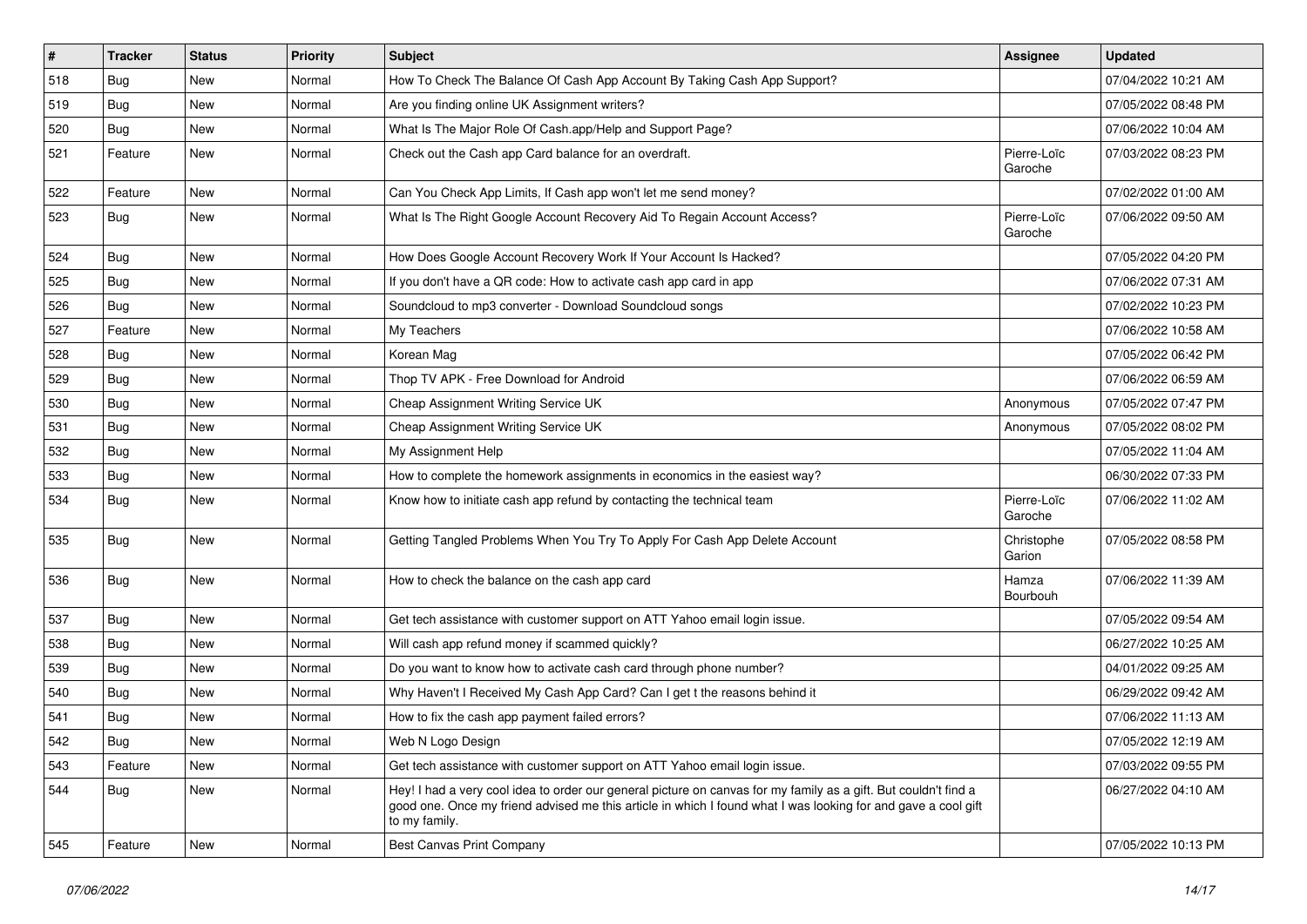| $\sharp$ | <b>Tracker</b> | <b>Status</b> | Priority | Subject                                                                             | Assignee               | <b>Updated</b>      |
|----------|----------------|---------------|----------|-------------------------------------------------------------------------------------|------------------------|---------------------|
| 546      | Feature        | New           | Normal   | Quickbooks Error                                                                    |                        | 07/05/2022 04:14 AM |
| 547      | <b>Bug</b>     | <b>New</b>    | Normal   | Get rid of the issue of cash app down by calling experts.                           |                        | 07/05/2022 11:02 PM |
| 548      | <b>Bug</b>     | New           | Normal   | Web N Logo Design                                                                   |                        | 06/28/2022 08:24 AM |
| 549      | <b>Bug</b>     | <b>New</b>    | Normal   | Radio Luisteren                                                                     |                        | 07/02/2022 01:24 AM |
| 550      | Bug            | <b>New</b>    | Normal   | Nederland FM - beste manieren om naar internationale radio op internet te luisteren |                        | 06/29/2022 12:06 AM |
| 551      | <b>Bug</b>     | <b>New</b>    | Normal   | Why Do Students Need Online Best Dissertation Writing Services?                     |                        | 07/03/2022 11:16 AM |
| 552      | Feature        | <b>New</b>    | Normal   | Radio rfm and the benefits of radio rfm                                             |                        | 07/03/2022 12:38 AM |
| 553      | <b>Bug</b>     | New           | Normal   | Cinema HD APK - Free Movie Enjoyment App on Android                                 |                        | 07/03/2022 03:58 PM |
| 554      | <b>Bug</b>     | New           | Normal   | XvideoStudio Video Editor APK Free Download on TechToDown                           |                        | 07/06/2022 09:14 AM |
| 555      | Bug            | <b>New</b>    | Normal   | web design development in hyderabad                                                 |                        | 07/04/2022 07:09 AM |
| 556      | <b>Bug</b>     | <b>New</b>    | Normal   | Play Game Mod Apk With Your Friends                                                 |                        | 07/05/2022 11:45 AM |
| 557      | Feature        | New           | Normal   | <b>Business Law Assignment Help</b>                                                 |                        | 07/03/2022 06:40 AM |
| 558      | Feature        | <b>New</b>    | Normal   | <b>Stunning Classic Sofas</b>                                                       |                        | 07/05/2022 01:46 AM |
| 559      | <b>Bug</b>     | <b>New</b>    | High     | What Are Permission For Applications like Facebook Sending MMS?                     |                        | 07/06/2022 01:37 AM |
| 560      | <b>Bug</b>     | <b>New</b>    | Normal   | Whatsapp Aero - Make Your Phone Auto Connect                                        |                        | 04/01/2022 09:28 AM |
| 561      | Bug            | New           | Normal   | Enjoy the Full YouTube Premium Experience With YouTube Premium Membership           |                        | 07/06/2022 03:06 AM |
| 562      | <b>Bug</b>     | <b>New</b>    | Normal   | Learn Basic Mahjong Rules                                                           |                        | 07/04/2022 08:22 PM |
| 563      | <b>Bug</b>     | <b>New</b>    | Normal   | Understanding the Difference Between Free and Paid Mod Apks                         |                        | 07/04/2022 07:50 PM |
| 564      | <b>Bug</b>     | New           | Normal   | How To Install RepelisPlus On Your Android Phone?                                   |                        | 07/02/2022 11:29 PM |
| 565      | <b>Bug</b>     | <b>New</b>    | Normal   | How To Install RepelisPlus On Your Android Phone?                                   |                        | 07/05/2022 08:42 PM |
| 566      | <b>Bug</b>     | New           | Normal   | Kinemaster Pro Download - los App Review                                            |                        | 04/01/2022 09:27 AM |
| 567      | <b>Bug</b>     | <b>New</b>    | Normal   | Singapore assignment help                                                           |                        | 07/06/2022 08:15 AM |
| 568      | Bug            | <b>New</b>    | Normal   | Instale a versão mais recente do YouTube Premium                                    |                        | 07/05/2022 09:14 AM |
| 569      | <b>Bug</b>     | New           | Normal   | What is the incoming and outgoing mail server for Outlook IMAP settings?            | Pierre-Loïc<br>Garoche | 07/05/2022 05:35 PM |
| 570      | <b>Bug</b>     | <b>New</b>    | Normal   | What is Sutton bank cash app customer service phone number?                         | Pierre-Loïc<br>Garoche | 07/06/2022 12:33 PM |
| 571      | <b>Bug</b>     | <b>New</b>    | Normal   | How may the Cash app dispute your trade?                                            | Pierre-Loïc<br>Garoche | 07/02/2022 11:09 AM |
| 572      | Feature        | New           | Normal   | New features of WhatsApp Plus on Android phones                                     | Pierre-Loïc<br>Garoche | 07/05/2022 06:45 AM |
| 573      | Bug            | New           | Normal   | Experimente lo mejor en la aplicación Apk de juegos gratis                          |                        | 07/05/2022 08:47 PM |
| 574      | <b>Bug</b>     | New           | Normal   | How to fix the Epson printer offline issue due to a wired connection?               |                        | 07/05/2022 02:39 PM |
| 575      | Feature        | New           | Low      | cheap jordan replicas for sale                                                      | Pierre-Loïc<br>Garoche | 07/06/2022 11:03 AM |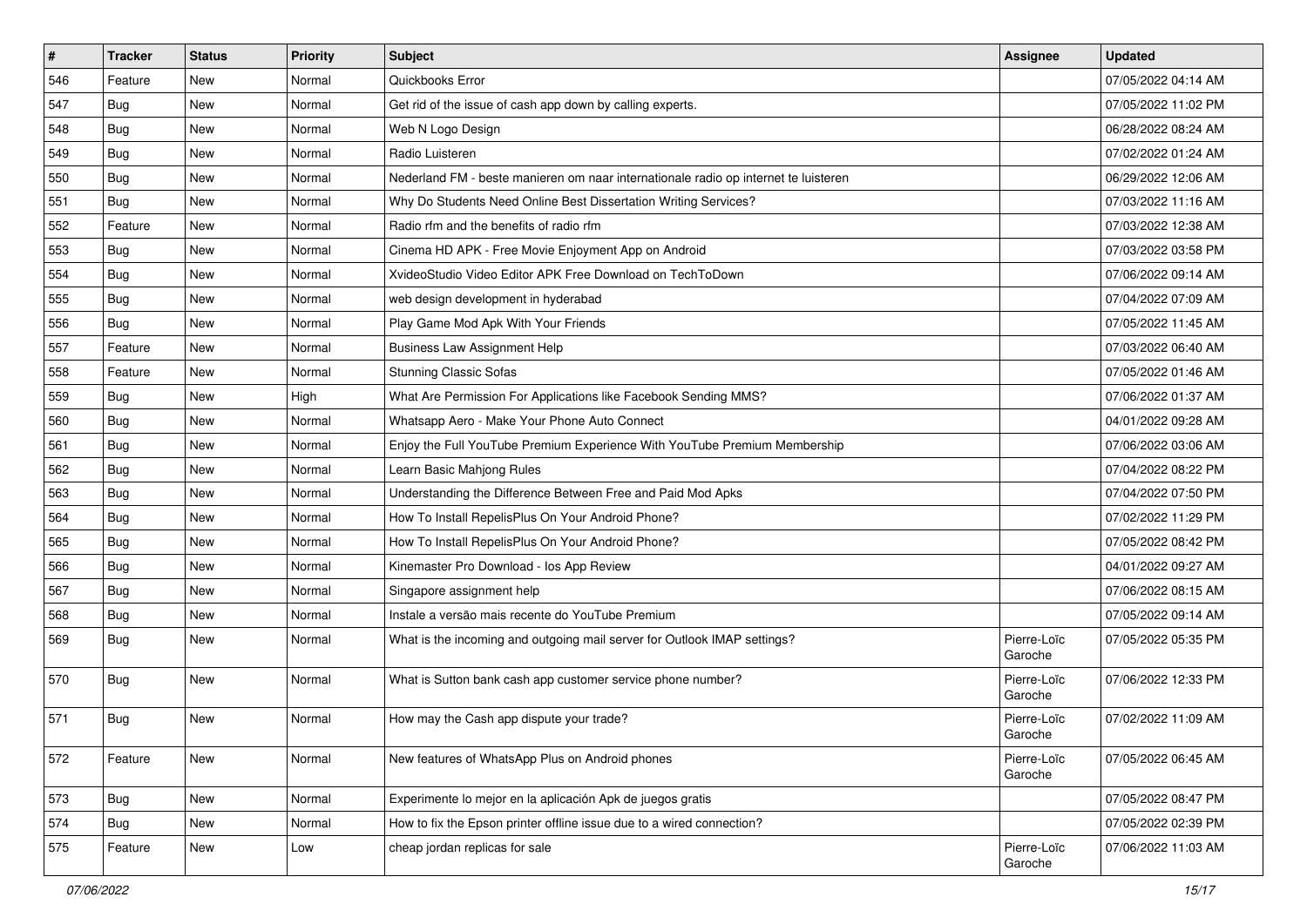| #   | <b>Tracker</b> | <b>Status</b> | <b>Priority</b> | <b>Subject</b>                                                                                                                                                                                                                                                        | <b>Assignee</b>        | <b>Updated</b>      |
|-----|----------------|---------------|-----------------|-----------------------------------------------------------------------------------------------------------------------------------------------------------------------------------------------------------------------------------------------------------------------|------------------------|---------------------|
| 576 | Bug            | New           | Normal          | So laden Sie ein Instagram-Bild herunter                                                                                                                                                                                                                              |                        | 06/30/2022 06:17 PM |
| 577 | Bug            | <b>New</b>    | Normal          | Follow these easy steps to make Admiral Casino Login                                                                                                                                                                                                                  |                        | 07/05/2022 11:31 AM |
| 578 | Feature        | New           | High            | Derrick Gore                                                                                                                                                                                                                                                          | Pierre-Loïc<br>Garoche | 07/04/2022 03:34 AM |
| 579 | <b>Bug</b>     | <b>New</b>    | Normal          | YOUR CV MAKES YOUR FIRST IMPRESSION                                                                                                                                                                                                                                   | Christophe<br>Garion   | 07/05/2022 07:46 PM |
| 580 | <b>Bug</b>     | New           | High            | What is Narrative Essay?                                                                                                                                                                                                                                              | Christophe<br>Garion   | 07/05/2022 12:04 AM |
| 581 | Bug            | New           | Normal          | E-Learning Course Help                                                                                                                                                                                                                                                |                        | 07/04/2022 09:23 AM |
| 582 | <b>Bug</b>     | New           | Normal          | Cash App Won't Let Me Send Money If There Is A Low Balance Available                                                                                                                                                                                                  | Pierre-Loïc<br>Garoche | 07/05/2022 11:59 PM |
| 583 | <b>Bug</b>     | New           | High            | Need the Cash app customer service phone number?                                                                                                                                                                                                                      |                        | 07/03/2022 10:09 PM |
| 584 | Bug            | New           | Normal          | Want the cash app customer service number to check balance?                                                                                                                                                                                                           |                        | 07/02/2022 07:36 PM |
| 585 | Bug            | New           | Normal          | What is cash app help number?                                                                                                                                                                                                                                         |                        | 07/06/2022 03:14 AM |
| 586 | <b>Bug</b>     | New           | Normal          | Best Modifications For Your Mobile Phone                                                                                                                                                                                                                              |                        | 07/05/2022 04:56 PM |
| 587 | Bug            | New           | Normal          | Why Picsart Pro Offers Great Features                                                                                                                                                                                                                                 |                        | 07/05/2022 02:12 AM |
| 588 | Bug            | New           | Normal          | YouTube Vanced Apk Manager App - Como instalá-lo                                                                                                                                                                                                                      |                        | 06/28/2022 10:56 PM |
| 589 | Bug            | New           | Normal          | How can I get the cash app phone number of customer support?                                                                                                                                                                                                          |                        | 06/30/2022 12:20 AM |
| 590 | Bug            | <b>New</b>    | Normal          | Follow proper initiatives to check my cash app card balance:                                                                                                                                                                                                          |                        | 07/03/2022 11:23 PM |
| 591 | <b>Bug</b>     | New           | Normal          | How To Find Facebook Modifications For Your Spotify Premium Apk?                                                                                                                                                                                                      |                        | 07/05/2022 03:13 PM |
| 592 | Bug            | New           | Normal          | Deezer Premium APK - Baixe músicas de qualquer lugar do mundo de graça                                                                                                                                                                                                |                        | 07/04/2022 10:43 AM |
| 593 | Bug            | New           | Normal          | Eiffel Spark Ultimate C2 SN series is a fully synthetic range of advanced performance engine oils blended in<br>high performance fully synthetic (PAO - polyalphaolefin) basestocks fortified with advanced technology<br>additive system, specifically formulated to |                        | 07/05/2022 01:19 AM |
| 594 | Feature        | New           | Normal          | How does research proposal help online make it easy for me?                                                                                                                                                                                                           |                        | 07/05/2022 12:20 PM |
| 595 | Bug            | New           | Normal          | RFM Online - une révolution dans la gestion de l'identité numérique                                                                                                                                                                                                   |                        | 07/04/2022 08:30 AM |
| 596 | Bug            | New           | Normal          | <b>Kids Games</b>                                                                                                                                                                                                                                                     |                        | 06/27/2022 04:08 AM |
| 597 | Bug            | New           | Normal          | Universo s / f Download                                                                                                                                                                                                                                               |                        | 07/06/2022 09:28 AM |
| 598 | Bug            | New           | Normal          | Universo s / f Download                                                                                                                                                                                                                                               |                        | 07/05/2022 04:13 AM |
| 599 | I Bug          | New           | Normal          | Do you know how to delete cash app account from your computer?                                                                                                                                                                                                        |                        | 07/04/2022 09:12 AM |
| 600 | <b>Bug</b>     | New           | Normal          | Play Store Pro                                                                                                                                                                                                                                                        |                        | 07/05/2022 09:29 PM |
| 601 | <b>Bug</b>     | New           | Normal          | Best Essay Writing Service UK                                                                                                                                                                                                                                         | Pierre-Loïc<br>Garoche | 07/04/2022 07:26 PM |
| 602 | <b>Bug</b>     | New           | Normal          | Best Essay Writing Service UK                                                                                                                                                                                                                                         | Pierre-Loïc<br>Garoche | 07/05/2022 01:28 AM |
| 603 | <b>Bug</b>     | New           | Normal          | Premiere gratuito da lista de IPTV                                                                                                                                                                                                                                    |                        | 07/04/2022 01:09 AM |